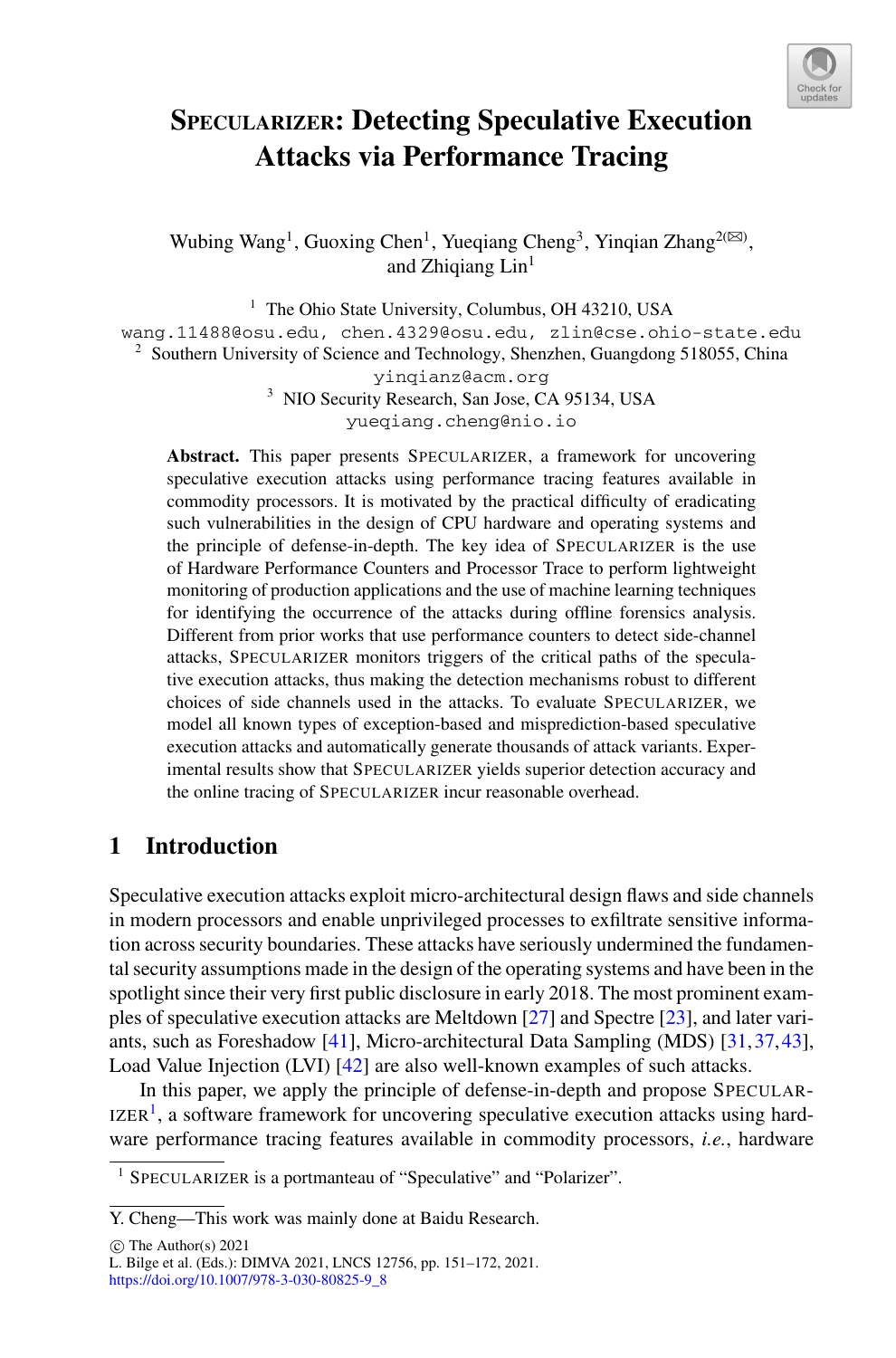performance counters (HPC) and processor trace (PT). SPECULARIZER complements existing defenses against speculative execution attacks, by offering a capability of logging both architectural and micro-architectural behaviors of the monitored software to enable forensic analysis and offline attack detection.

In contrast to prior work that detects cache side channels to identify speculative execution attacks [\[19](#page-19-3)], which can be easily circumvented by attacks using alternative side channels, SPECULARIZER is inspired by the following key observations: Although speculative execution attacks may leverage a variety of micro-architectural side channels (*e.g.*, TLBs, caches) to leak secrets from speculatively executed instructions, the invariant of these attacks is the method with which the speculative execution can be triggered. In exception-based attacks, speculative execution is triggered by exceptions, which are either handled or suppressed; in misprediction-based attacks, speculative execution is triggered either by control-flow misprediction or by misprediction in the memory disambiguation. Therefore, SPECULARIZER utilizes the inevitable execution patterns of exceptions and mispredictions as signatures.

We identify PT packets and HPC events that can reveal crucial information necessary for attack detection, such as control-flow transfers for exception handling and TSX aborts, mispredicted branch instructions, machine clears due to memory order conflicts, *etc.* While each type of PT or HPC record alone is insufficient for reconstructing all attack activities, collectively they offer greater insight into the micro-architectural level behavior of the monitored applications. Therefore, we develop techniques to combine HPC and PT data to construct execution traces. With these traces, we build classification models using the Long Short Term Memory (LSTM) network to perform the classification of attack and benign programs.

SPECULARIZER consists of two components: an online trace collection component that is integrated into the operating system of a production machine, on which the monitored application runs, and an offline attack detection component that performs HPC and PT records parsing, trace processing, and trace classification, which are timeconsuming and hard to finish in real-time. In fact, rarely do HPC or PT-based monitoring systems perform real-time analysis [\[14,](#page-19-4)[51\]](#page-20-4). As such, SPECULARIZER is best suited for VM or container-based cloud systems, where suspicious workloads from untrusted cloud tenants are monitored on cloud servers and forensic analyses are performed on separate servers to detect attack activities. While deferred attack detection does not prevent the attacks from happening, it can trigger further investigation of attacks to identify their sources and assess their consequences.

We have implemented a prototype of SPECULARIZER and evaluated its effectiveness and efficiency in a lab setting. Specifically, to evaluate SPECULARIZER, we develop parameterized models for each type of the speculative execution attacks we aim to detect, and then automatically generate thousands of attack variants by tuning the parameters of these models. With the data sets collected from both benign and attack samples, the evaluation of SPECULARIZER suggests it has promising detection accuracy while inducing reasonable performance overhead. The evaluation results also indicate that SPECULARIZER significantly raises the bar for performing speculative execution attacks even if the attackers understand the detection mechanism.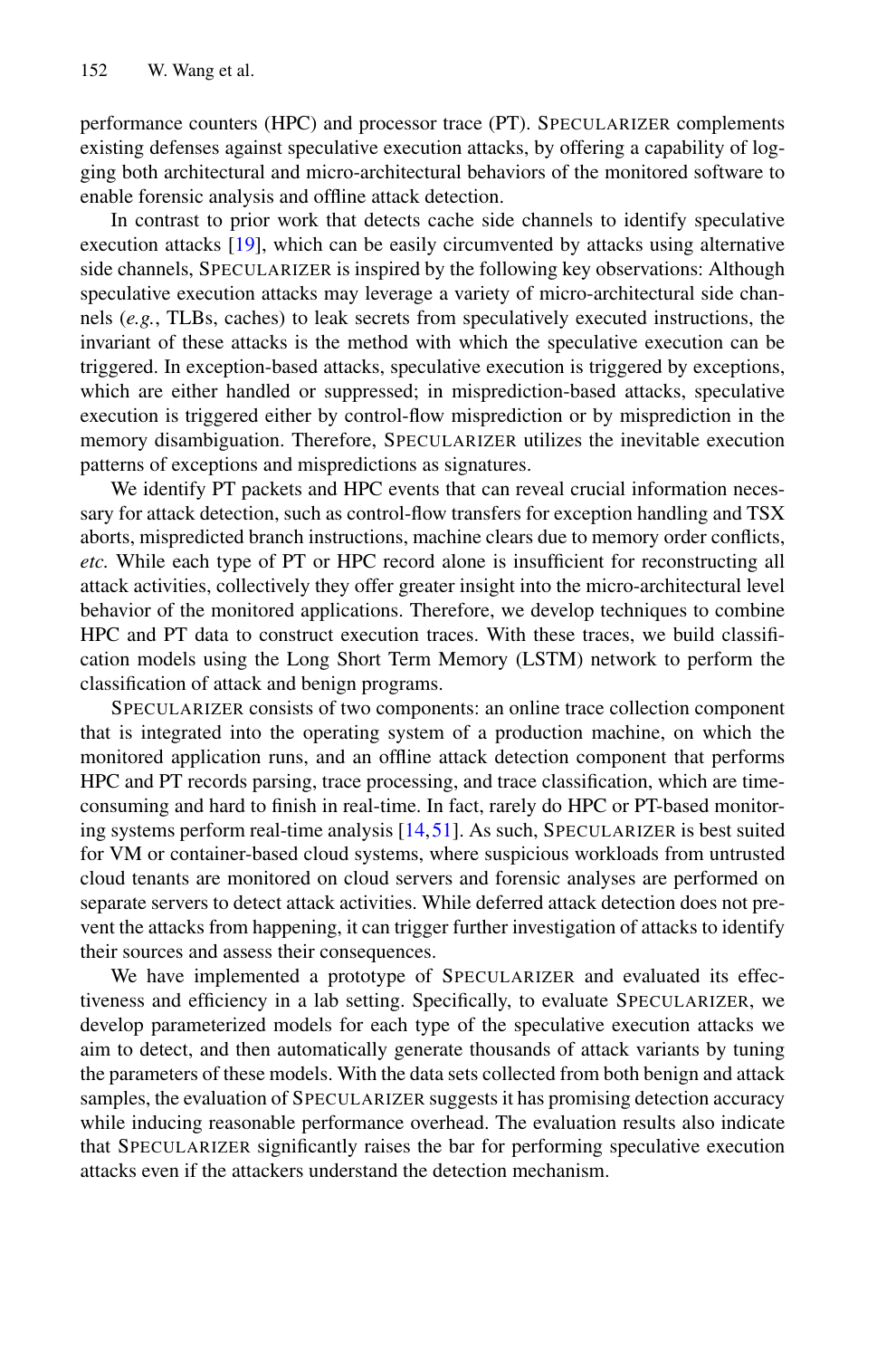**Contributions.** The paper makes the following contributions: ➀ SPECULARIZER is the software tool that detects speculative execution attacks, by their triggers of speculative execution rather than specific covert channels. ② SPECULARIZER provides new insights of combined use of multiple performance tracing hardware features, *e.g.*, PT and HPCs, in the context of offline attack detection. ➂ The paper presents parameterized models of speculative execution attacks and methods to automatically generate attack variants with varying attack success rates.  $\circledA$  The paper presents a prototype implementation of SPECULARIZER and empirically evaluates its selection of parameters, its effectiveness, and performance overhead.

### **2 Background**

**Speculative Execution Attacks.** A speculative execution attack contains the following components [\[3\]](#page-18-0): *Speculation primitive* triggers speculative execution of instructions. *Disclosure gadget* transmits information through a side channel. *Disclosure primitive* reads the side-channel information that was transmitted by the disclosure gadget. As such, a speculative execution attack can be performed in the following steps: ① executes the *speculation primitive* to trigger speculative execution of instructions. ➁ utilizes the speculative instructions (including the *speculation primitive* itself) to access secrets across the security boundary; ➂ speculatively executes the *disclosure gadget* to encode the secret value into the cache states;  $\Phi$  uses the *disclosure primitive* to decode the secret data from cache states.

According to the *speculation primitives*, we classify speculative execution attacks into the following three categories [\[11\]](#page-18-1). Misprediction-based attacks leverage branch, Store-To-Load (STL), and memory-order buffer mispredictions as the *speculation primitive* and performs attacks before the correct target is resolved. Exception-based attacks and assistance-based attacks use exceptions (*e.g.* Page fault, General Protection fault, *etc.*) and microcode assists (*e.g.* line-fill buffer, store buffer, and load port conflict [\[1\]](#page-18-2), *etc.*) as *speculation primitive*, respectively, and speculatively execute instructions before they are handled by the processor.

**Performance Tracing Hardware.** Intel PT is a hardware feature available in Intel processors since Broadwell. It is designed to record the information regarding the controlflow transfers of software programs with very low performance overhead. The PT hardware generates PT packets to reconstruct the timestamped control flow for a program [\[17,](#page-19-5)[45](#page-20-5)]. HPCs are a set of model-specific registers that can be used to count userselected processor architectural or micro-architectural events. Each HPC register can be configured to count a specific event supported by the processor. At runtime, when the specified event happens, the corresponding HPC counter will be incremented.

The HPCs have two different approaches for software to collect event samples. First, when the performance monitor interrupt (PMI) is enabled in a specific counter, a PMI will be triggered when the counter overflows, which provides the software with an opportunity to handle the HPCs data [\[7\]](#page-18-3). However, the large volume of interrupts dramatically increases the performance overhead. Second, to address the performance issues, Intel introduces Precise Event-Based Sampling (PEBS), which can store the events in a buffer (dubbed *Debug Store* (DS) area). Only one interrupt is triggered when the buffer is almost full (determined by a threshold).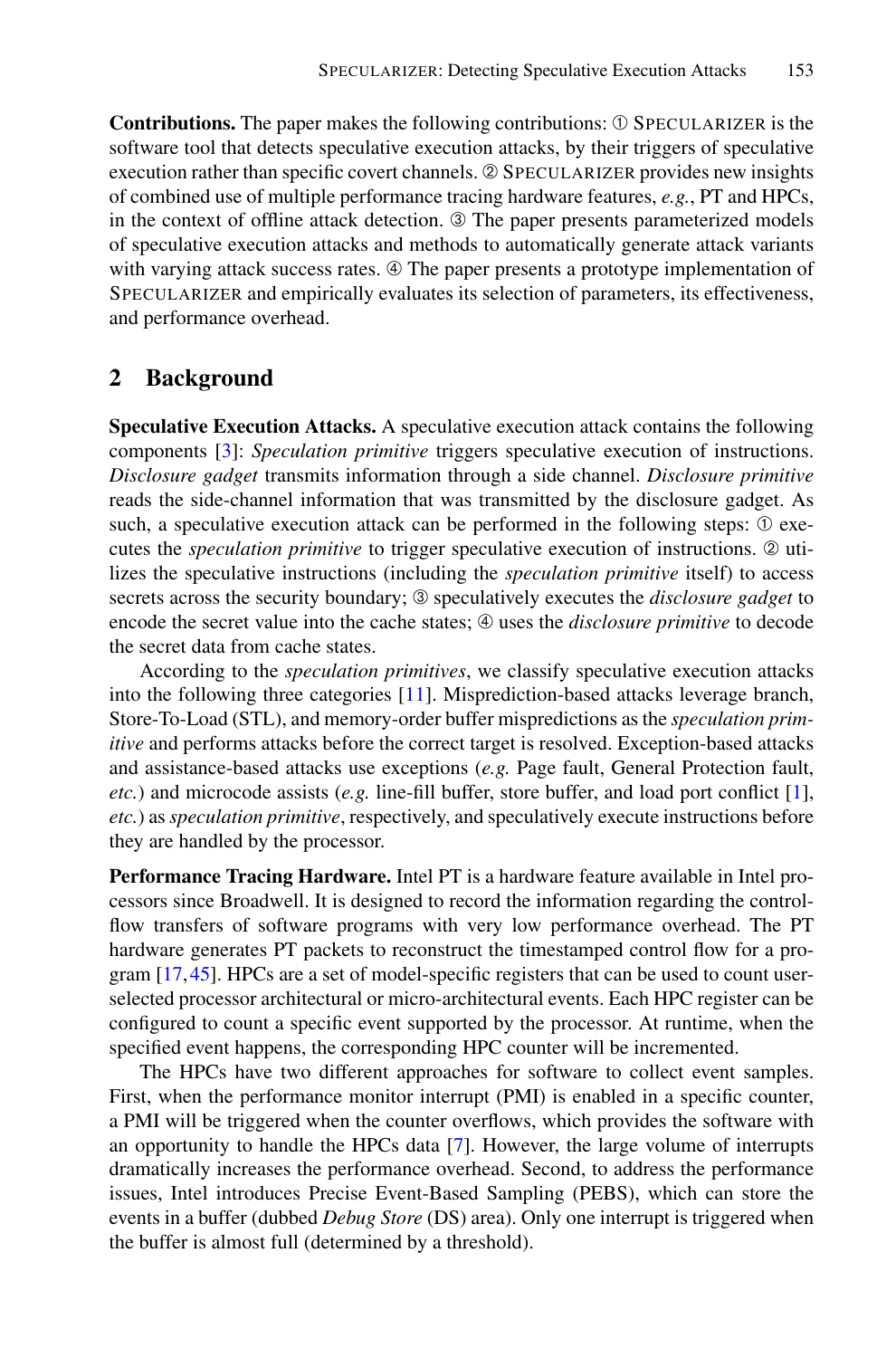# **3 Threat Model and SPECULARIZER Overview**

**Threat Model.** All misprediction-based and exception-based attacks are in-scope of this paper. Our method detects these two types of attacks by monitoring its execution of the *speculation primitives*, which are either a branch instruction that takes time to resolve its target address or a memory load that accesses data across the security boundary. We consider MDS and LVI attacks that are triggered by exceptions, which are the most common cases in current state-of-the-art attack examples, as exception-based attacks, and hence SPECULARIZER will detect those attacks.

**SPECULARIZER Architecture.** The overall architecture of SPECULARIZER is shown in Fig. [1,](#page-3-0) which consists of two components: *Online Trace Collection* and *Offline Attack Detection*. *Online Trace Collection* is an online component that runs on a production system, running as system programs, which produces execution traces collected using PT and HPC. *Offline Attack Detection* is a component that runs offline that includes two parts (*i.e. Trace Processing* and *Attack Detection*), possibly on a separate machine, and performs analysis of the collected traces to identify speculative execution attacks.



<span id="page-3-0"></span>**Fig. 1.** Architectural of SPECULARIZER.

*Online Trace Collection.* To detect exception-based speculative execution attacks, SPECULARIZER monitors exceptions using PT. When the attacks use TSX to suppress exceptions, PT packets can record TSX aborts; when the attacks handle the exceptions directly, PT packets can record control-flow transfers that correspond to exception handling.

To detect misprediction-based attacks, SPECULARIZER needs to monitor the pattern of mispredictions, which includes misprediction in control-flow predictors (branch prediction units like BTB, PHT, and RSB) and data-flow predictors (the memory disambiguator in load/store buffers). However, PT is insufficient to monitor these microarchitectural events. HPCs are utilized instead. The limitation of using HPCs to monitor misprediction is that they are asynchronous with execution context, which is insufficient for detecting misprediction-based attacks. To address this problem, SPECULARIZER utilizes Intel PT to provide the execution contexts.

*Offline Attack Detection.* During the execution of benign programs, exceptions, TSX transaction aborts, and misprediction in control-flow and data loading is normal. There-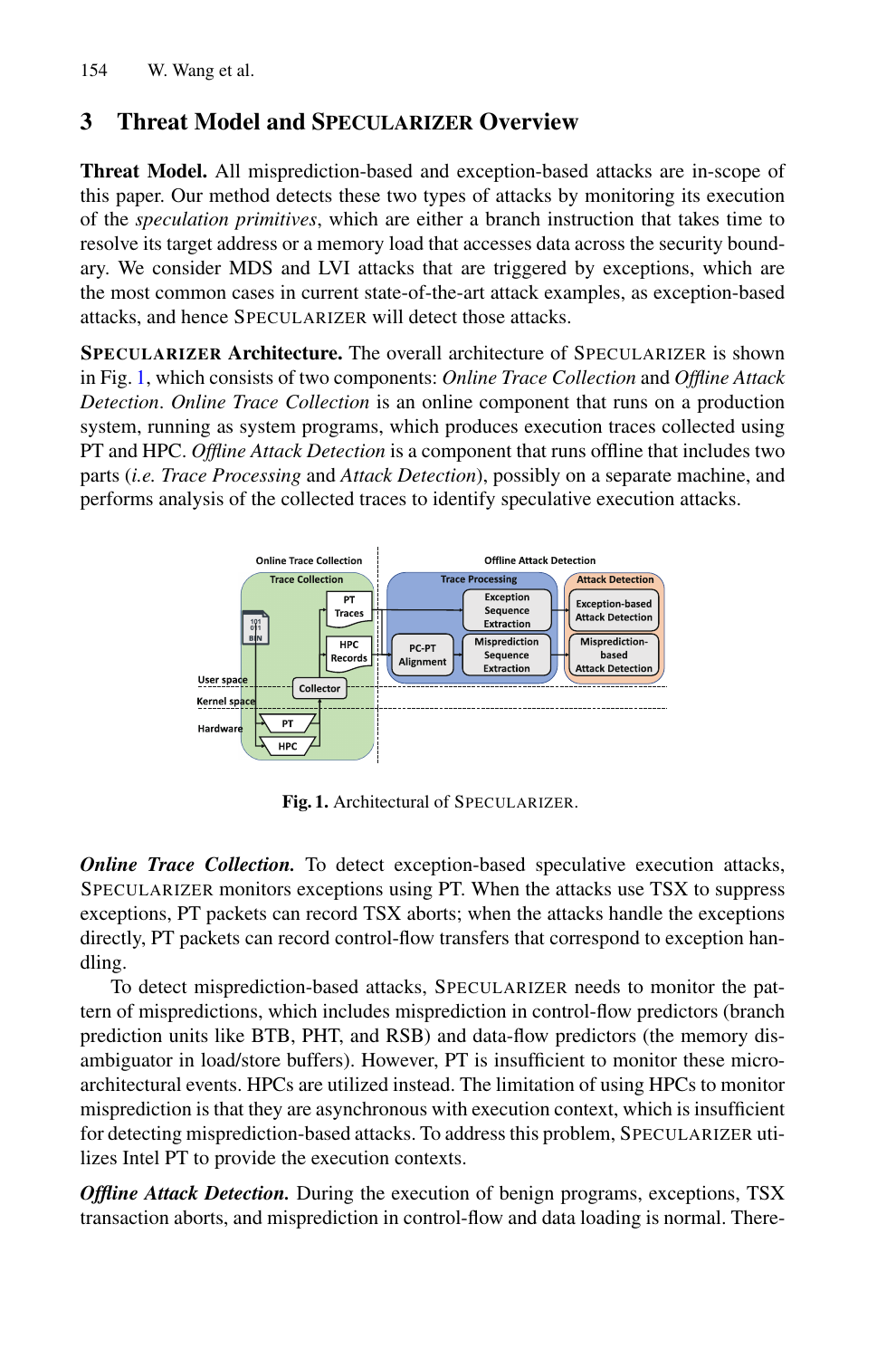

<span id="page-4-0"></span>**Fig. 2.** Architectural and workflow of trace collection.

fore, we cannot simply detect speculative execution attacks using exception handling/ suppressing and branch/data misprediction as signatures. Instead, patterns of exceptions and mispredictions must be learned from both benign and attack programs and utilized to detect attacks in the program to be monitored.

#### <span id="page-4-1"></span>**4 Trace Collection**

The overall workflow of trace collection (shown in Fig. [2\)](#page-4-0) is as follows:  $\bigcirc$  SPECULAR-IZER enables PT and HPC to monitor the execution of the target program and specify the memory buffer to record the execution traces.  $\circled{2}$  When the memory buffer is full, and interrupt is triggered.  $\circled{3}$  After replacing the full buffer with an empty one for the hardware to continue recording data, the interrupt handler sends a signal to the userspace data collector.  $\oplus$  Upon receiving the signal, the data collector reads data from the full buffer.  $\circled{S}$  Finally, the data collector saves the collected data into files.

**Collecting Traces from HPC.** To gain visibility into micro-architectural events, SPECULARIZER activates HPCs to monitor branch mispredictions (*e.g.* direct, indirect branches) and machine clear events caused by *memory order conflicts* by activating the events BR\_MISP\_RETIRED.ALL\_BRANCHES and MACHINE\_ CLEARS.MEMORY\_ORDERING. SPECULARIZER uses the PEBS to monitor the branch misprediction event and PMI to monitor the memory order conflict event, as the memory order conflict event is not available in PEBS mode. These two events are monitored simultaneously on different HPCs. When monitoring in the PMI mode, the overhead mainly comes from PMI handling. When monitoring in the PEBS mode, although the interrupts are significantly reduced, there are still two sources of overhead: First, writing each PEBS record into the DS area takes about 200 ns [\[8](#page-18-4)]. Second, DS-area-overflow interrupts need to be generated when the DS area is full (maximum size is 4 MB). Thousands of interrupts need to be generated during trace collection for one application.

Two performance optimization were implemented: *First*, SPECULARIZER implements a ring buffer [\[51](#page-20-4)] to cache the data in the DS area. Specifically, SPECULARIZER allocates two buffers for the DS area to reduce the overhead introduced by dumping data inside the interrupt handler. When the data in one of the buffers reaches the threshold,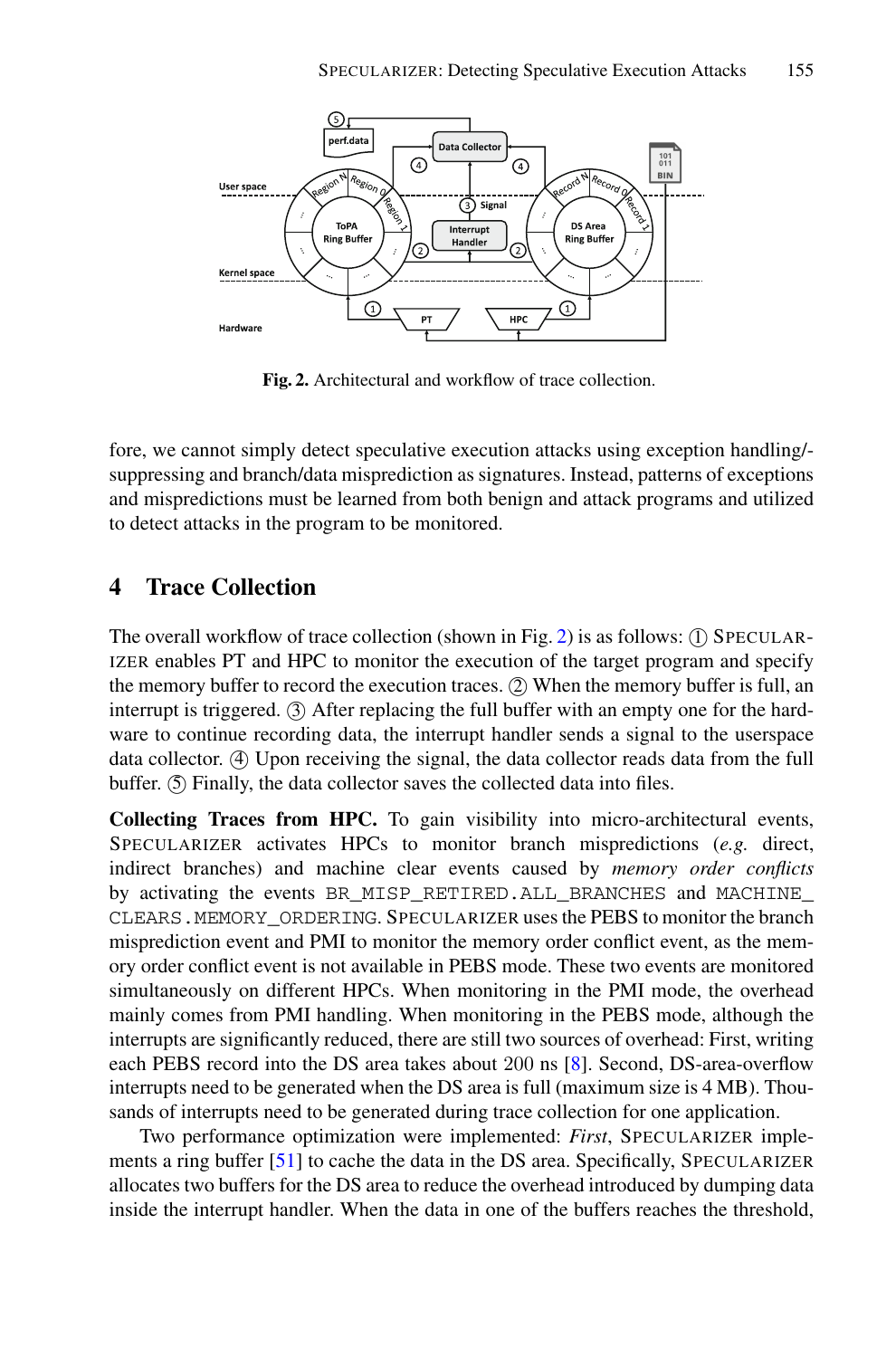SPECULARIZER switches the buffer used by the DS area upon receiving the interrupt. A signal is sent to the user-space component of SPECULARIZER to dump data from the full buffer. *Second*, to reduce the number of generated PEBS records, SPECULARIZER tunes the PEBS sampling rate ( $\rho$ ), which indicates the fraction of events ( $1/\rho$ ) sampled by PEBS to create PEBS records.  $\rho > 1$  means PEBS are sampled less frequently with a higher performance overhead and hence some branch misprediciton information is missing. We will evaluate the impact of  $\rho$  on detection accuracy in Sect. [8.](#page-11-0)

**Collecting Traces from PT.** To collect control-flow transfer and timestamp information, SPECULARIZER activates Intel PT by setting the following control bits of the MSR IA32 RTIT CTL: TraceEn (to enable PT), BranchEn (to generate controlflow related packets, *e.g.*, TNT, TIP & FUP), OS & User (to monitor both user-mode processes kernel threads), TSCEn, MTCEn & CYCEn (to generate timestamp related packets, *e.g.* TSC, MTC & CYC).

The overhead incurred in generating PT packets is negligible. The main overhead comes from handling the memory buffer that stores the PT packets when it is full. Unlike PEBS's DS area, which has a fixed size (*i.e.*, 4 MB), the memory buffer used by PT can vary. Specifically, PT uses a Table of Physical Addresses (ToPA) to store all generated packets, which is a linked list that links multiple output regions. Therefore, the total size of the ToPA is flexible, and the number of generated interrupts can be controlled to decrease the runtime performance overhead.

# **5 Trace Processing**

SPECULARIZER processes HPC events and PT packets offline, possibly on a machine that is different from the host that implements the SPECULARIZER monitors. The exception-based output sequences are generated using PT traces only, and the misprediction-based output sequences are extracted with information from both PT traces and HPC records.

## <span id="page-5-0"></span>**5.1 Processing Exceptions**

Among the three approaches to tackling exceptions in exception-based speculative execution attacks, namely handling exceptions, suppressing exceptions with TSX, and suppressing exceptions with branch misprediction, the first two cases trigger an indirect control-flow transfer. Therefore, SPECULARIZER extracts exception-triggered control flow transfers in collected PT records. The third case is categorized as mispredictionbased and discuss later.

**Extracting Addresses of Exceptions.** When the exception is handled by exception handlers, the control flow will transfer from user space to kernel space. With the PT packets, we can extract all *kernel traces*—a sequence of instructions in the kernel space. Afterwards, by comparing those traces with the kernel symbol table, the *kernel traces* can be used to identify different types of exceptions.

When the exception is suppressed by TSX transactions, the exception type is not revealed through *kernel traces*. Nevertheless, the exception is recorded by the MODE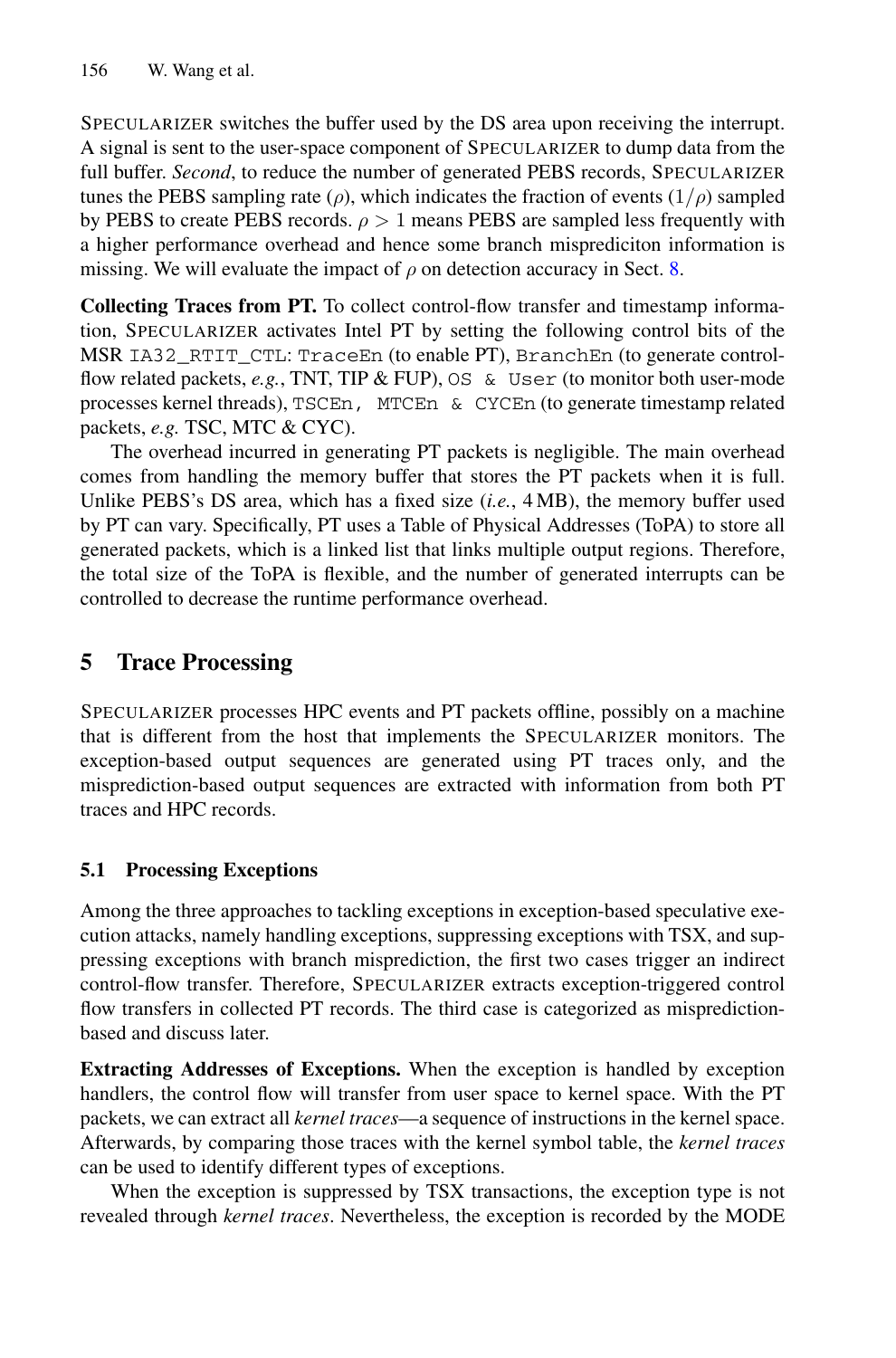packet which has a field called TXAbort, with its value as 1. The addresses of the instructions that trigger TXAbort are recorded by the FUP packet that follows.

**Extracting Timestamps of Exceptions.** PT can be used to recover the timestamp of exceptions, as PT records the following time-related packets: Timestamp Counter (TSC) packets provide the wall-clock time (wc); Mini Time Counter (MTC) packets are generated periodically based on the core-crystal clock (ccc); a TMA packet is generated immediately after each TSC packet, with a common timestamp copy (ctc) value in its payload; a Cycle Accurate (CYC) packet is generated immediately preceding TIP packets and provides the accurate ctc value since the last CYC packet. To extract exception timestamp, SPECULARIZER calculates ccc for each TIP packet based on the relationship between these time-related packets [\[7](#page-18-3)], as PT generates a TIP packet when an exception is raised.

**Output.** SPECULARIZER analyzes each PT trace offline, identifies and records all exceptions, the virtual address of the instruction that triggers it, as well as the timestamps of the identified exceptions. Two parameters,  $\delta$  and  $\mu$ , were involved in the data output: PT traces are segmented into windows of  $\delta$  CPU cycles, and the attack detection algorithm runs over the traces in each window.

The output of this step is a set of sequences of two tuples, which is denoted as  $X_{e_k} = [(c_1, t_1), (c_2, t_2), \cdots, (c_n, t_n)]$ , where  $e_k$  is the virtual address of the instruction that triggers the exception,  $c_i$  indicates whether exists an exception of the  $i^{th}$  occurrence of the virtual address  $e_k$ ,  $t_i$  is the timestamp of its occurrence, and  $\mu$  is the length of each sequence, which is the input of attack detection model in Sect. [6.](#page-7-0) For each  $\delta$ -cycle window, one or multiple sequences are gathered: if the total number of exceptions is greater than  $\mu$ , a new sequence is created; a sequence less than  $\mu$  is padded to  $\mu$  with  $(0, 0)$ . We will evaluate the impact of different values of  $\delta$  and  $\mu$  on the effectiveness of the detection algorithm in Sect. [8.](#page-11-0)

## **5.2 Identifying Branch and Data Misprediction**

SPECULARIZER identifies branch and data misprediction from the recorded HPC events. Particularly, SPECULARIZER first extracts the timestamp of each misprediction event from the HPC records, then extracts the timestamp of each branch instruction from the PT traces. Finally, by aligning the timestamp information from the HPC records and PT traces, SPECULARIZER outputs traces of correctly predicted and mispredicted branches for attack detection.

**HPC Records Parsing.** SPECULARIZER parses the HPC records and identifies the records that are related to either branch misprediction or data misprediction, and then outputs a sequence of two tuples:  $[(c_1, t_1), (c_2, t_2), \cdots, (c_n, t_n)]$ , where  $c_i$  is the event (*i.e.*, the branch misprediction or data misprediction) of the ith occurrence of the misprediction and t*<sup>i</sup>* is its timestamp. The accuracy of misprediction information could depend on the PEBS overflow threshold  $\rho$  discussed in Sect. [4.](#page-4-1)

**PT Trace Reconstruction.** SPECULARIZER first reconstructs the program execution trace and the timestamp value of each branch with packets generated by the PT hardware. Meanwhile, PT timestamp packets are used to reconstruct the timestamp of each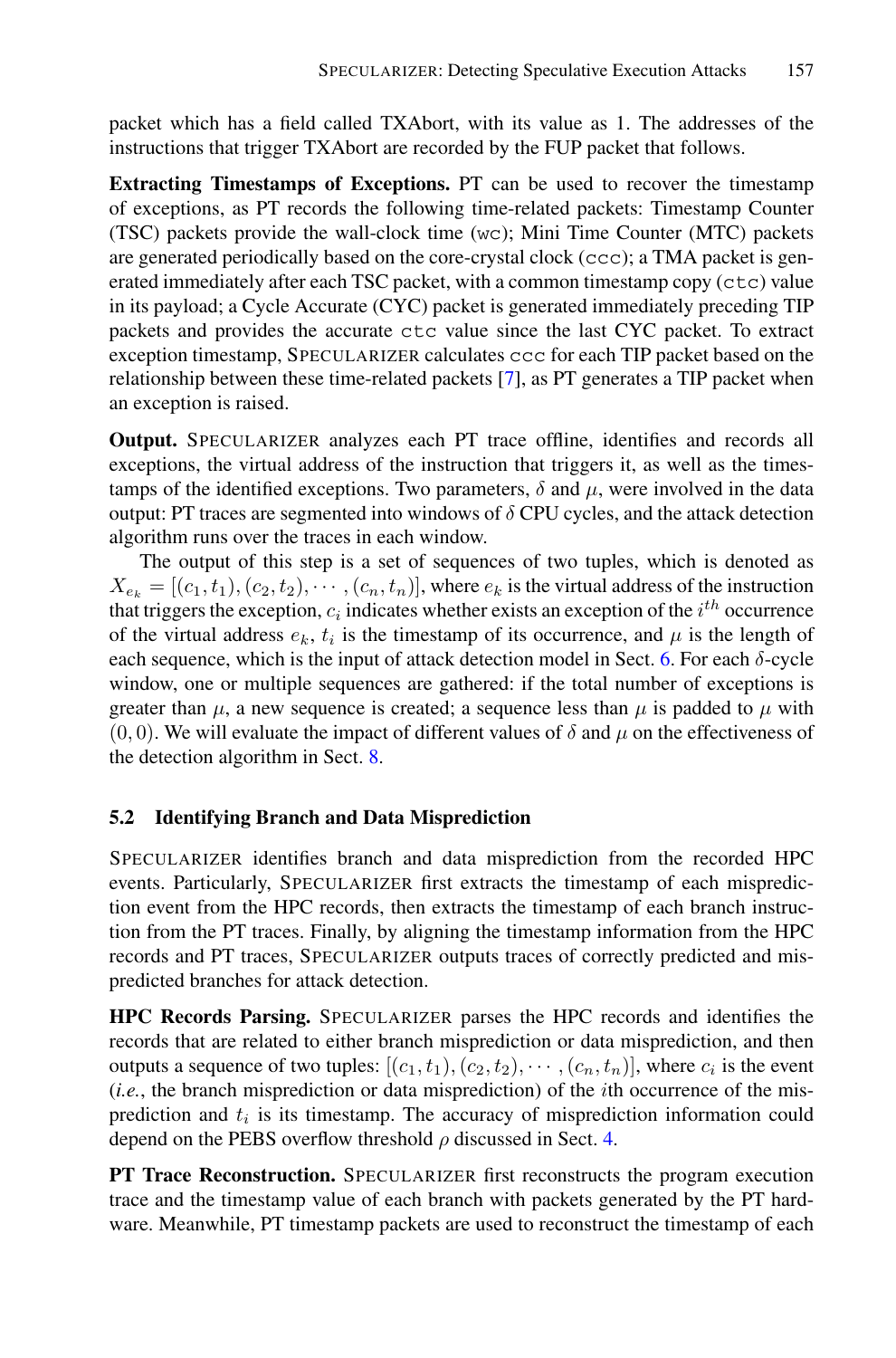branch instruction using the method described in Sect. [5.1.](#page-5-0) By combining program execution trace with the timestamp information, SPECULARIZER outputs a sequence of two tuples:  $[(b_1, t_1), (b_2, t_2), \cdots, (b_n, t_n)]$ , where  $b_i$  is the virtual address of the *i*th occurrence of the branch and  $t_i$  is the timestamp when the branch is executed.

**HPC and PT Alignment.** SPECULARIZER aligns HPC records with the control-flow transfer information collected from PT to attribute HPC records to a specific branch of the program. The alignment can be performed by matching the timestamp value  $t_i$ in the two sequences. Particularly, for each element  $(c_k, t_k)$  in the HPC sequence, we search the PT sequence to find an element with index i that satisfies  $t_i \leq t_k < t_{i+1}$ . Then we associate  $(c_k, t_k)$  with  $b_i$ .

**Output.** For each  $\delta$ -cycle window, each branch instruction  $b_k$ , SPECULAR-IZER outputs a set of sequences of two tuples, which is denoted as  $X_{b_k}$  =  $[(c_1, t_1), (c_2, t_2), \cdots, (c_n, t_n)]$ , where  $t_i$  is the timestamp when the  $i^{th}$  execution of the branch b*k*, c*<sup>i</sup>* indicates whether there is a misprediction and the misprediction type (*i.e.* branch or data) in the  $i^{th}$  execution of this branch, and  $\mu$  is the length of the sequences.

## <span id="page-7-0"></span>**6 Attack Detection**

Given the traces produced in the previous section, SPECULARIZER uses the LSTM to extract the temporal information of the traces for attack detection. SPECULARIZER uses four detection models to detect four different attack types, which are exception-based attacks, misprediction-based attacks exploiting BTB/PHT, RSB, and memory disambiguator, respectively. These four detection models share the same layout: one LSTM layer and one Dense layer. Particularly, the detection model inputs the traces to the LSTM layer and outputs the likelihood for the trace to be an attack (between 0 and 1) from the Dense layer.

An end-to-end construction of SPECULARIZER, therefore, works as follows: (1) for every program monitored, both HPC and PT traces are collected and processed; (2) all processed traces for the program are classified by all four models. If one of the models classifies any of the traces as "attack" with a likelihood higher than a threshold  $\alpha$ , the program is labeled by SPECULARIZER as performing speculative execution attacks.

# <span id="page-7-2"></span>**7 Attack Variants Generation**

To systematically evaluate how accurate SPECULARIZER can detect speculative execution attacks, we produce a data set of attack variants. To do so, we first propose parameterized models for speculative execution attacks and then systematically tuning the parameters of these models to generate a set of attack variants.

## <span id="page-7-1"></span>**7.1 Exception-Based Attack Variants**

**Modeling Attacks.** The attack model of exception-based speculative execution attacks is described in Fig. [3](#page-8-0) (a), which depicts the timestamps of exceptions that happened at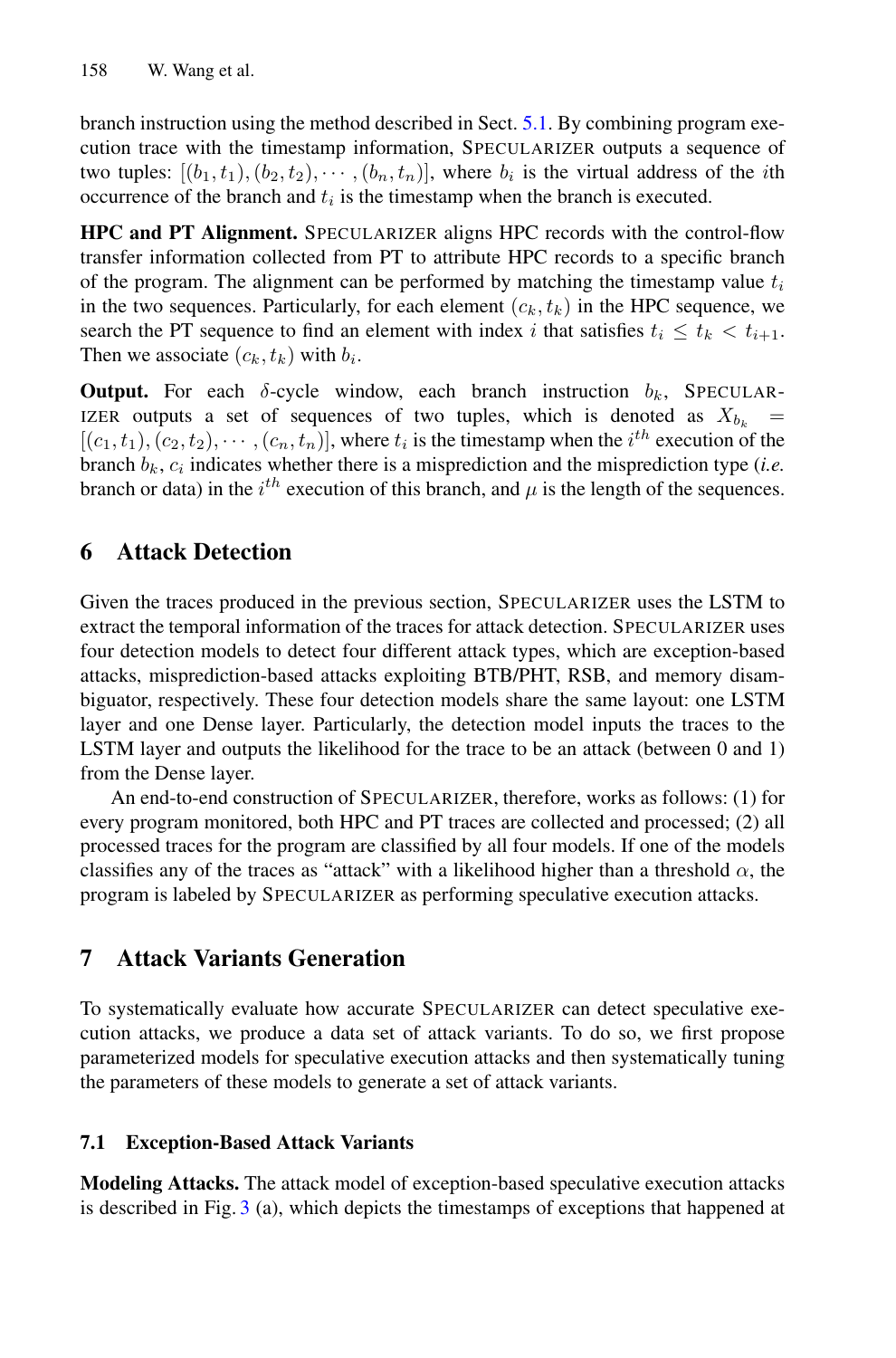

<span id="page-8-1"></span>**Fig. 3.** Attack models for (a) exception-based attacks and (b) misprediction-based attacks.

| <b>Success</b> | Exception type |    |           |    |         |         |                |                |         |  |  |  |
|----------------|----------------|----|-----------|----|---------|---------|----------------|----------------|---------|--|--|--|
| rate $(p)$     | US             | RW | <b>NM</b> | BR | GP      | P       | <b>LFB</b>     | LP             | LVI     |  |  |  |
| 10%            | 1              | 1  | 17,000    | 1  | 10,000  | 300     | 3              | 1              | 4,000   |  |  |  |
| 30%            | 1              | 1  | 80,000    | 1  | 18,000  | 30,000  | 3              | 1              | 15,000  |  |  |  |
| 50%            | $\overline{2}$ | 1  | 130,000   | 1  | 58,000  | 60,000  | 3              | 1              | 28,000  |  |  |  |
| 80%            | 2              | 1  | 300,000   | 1  | 120,000 | 140,000 | 3              | $\overline{2}$ | 68,000  |  |  |  |
| 85%            | 3              | 1  | 400,000   | 1  | 140,000 | 180,000 | 3              | 2              | 86,000  |  |  |  |
| 90%            | 3              | 1  | 1,000,000 | 1  | 180,000 | 240,000 | $\overline{4}$ | 4              | 110,000 |  |  |  |
| 95%            | $\overline{4}$ | 1  | 1,300,000 | 1  | 300,000 | 400,000 | 8              | 6              | 140,000 |  |  |  |

<span id="page-8-0"></span>**Table 1.** Relationship between  $N_a$  and p in exception-based attacks.

a specific virtual address of the monitored program; each dot on the timeline represents the occurrence of an exception.  $N_a$  is the number of exceptions in a cluster that any two consecutive exceptions are no more than L*<sup>a</sup>* cpu cycles apart.

To understand the practical implication of  $N_a$  and  $L_a$ , we performed an empirical evaluation of these two parameters using the Proof-of-Concept (PoC) code provided by Canella *et al.* [\[11](#page-18-1)]. We executed each of the PoC 10, 000 times when the system is idle and report the relationship between minimum  $N_a$  and the success rate  $(p)$  in Table [1.](#page-8-1) When the system is busy, the  $N_a$  increases for the same  $p$ . Therefore, we only present the data when the system is idle in Table [1.](#page-8-1) As we see from the result, when utilizing different *speculation primitives*, to have  $p \ge 95\%$ ,  $N_a$  ranges from 1 to 1,300,000.

We also measured the relationship between  $L_a$  and p. When  $FLUSH + REDAD$ is selected as the *disclosure primitive*, it takes at least 150, 000 CPU cycles to finish reloading 255 elements (the minimum for encoding one byte). Therefore, with  $N_a$  = 100, we select L*<sup>a</sup>* from 150K, 250K, 350K, 450K, 550K, 650K, 750K cycles. The experiment results suggest that the variation of  $L_a$  does not have an observable effect on p.

**Generating Attack Variants.** For each type of *speculation primitives* (*e.g.* #PF, #GP, *etc.*), we generate one attack variant for each of the following 23 value ranges for  $N_a$ : {[1, 1], [2, 2], [3, 3], [4, 4], [5, 5], [6, 6], [7, 7], [8, 8], [9, 9], [10, 10], [11, 20], [21, 30], [31, 40], [41, 50], [51, 60], [61, 70], [71, 80], [81, 90], [91, 100], [1,000, 10,000], [10,001, 100,000], [100,001, 1,000,000], [1,000,001, 2,000,000]}. In all attack variants,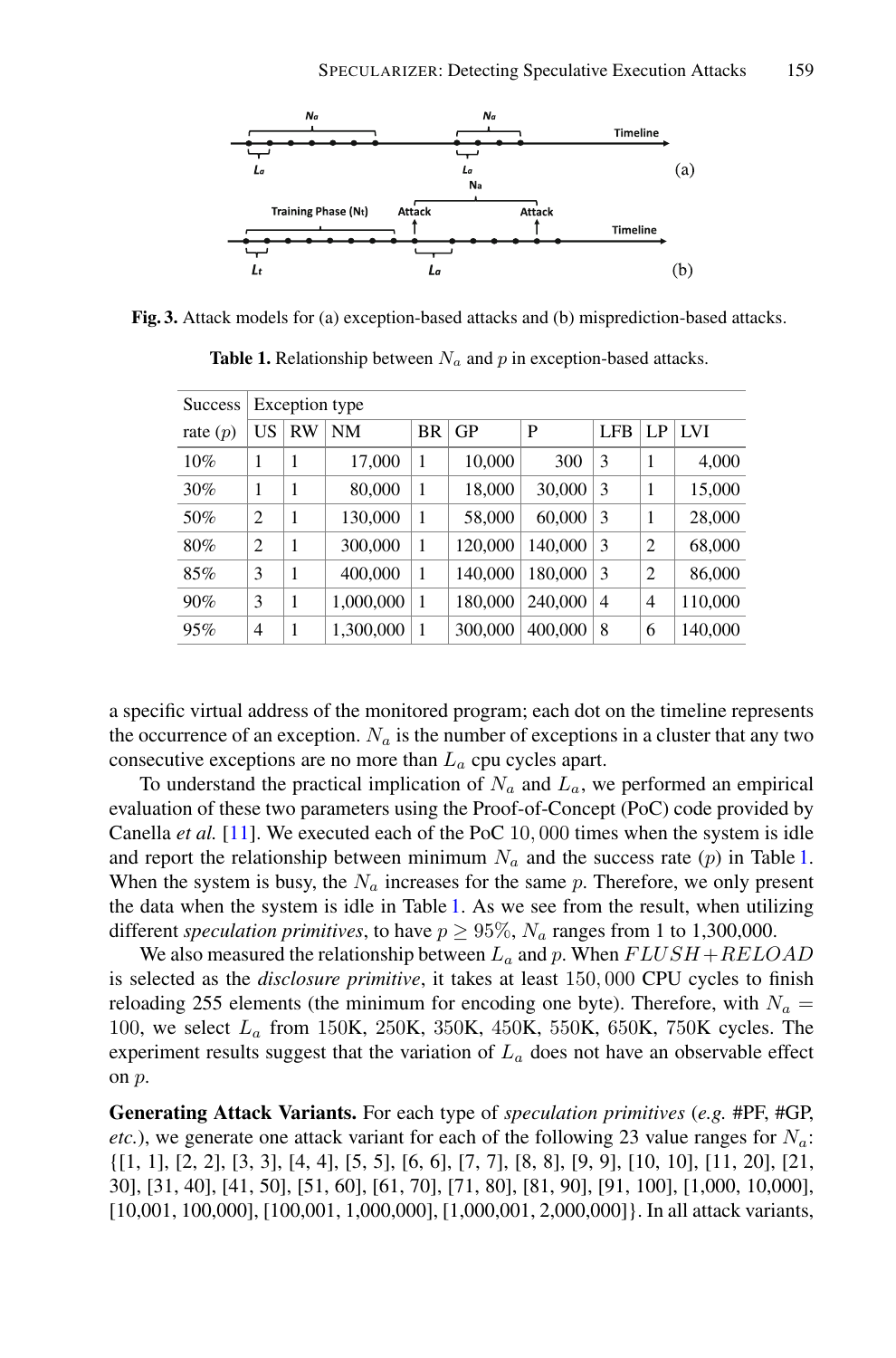$L_a$  was chosen from 150K, 250K, 350K, 450K, 550K, 650K, 750K cycles. For each variant, N*<sup>a</sup>* was chosen uniformly at *random* within the corresponding range.

Therefore, in total  $9 \times 7 \times 23 = 1449$  attack variants were generated. Then we created 3 separate data sets from these samples. Specifically, we first selected three thresholds (*i.e.*, 85\%, 90\%, and 95\%) for the attack success rate  $p$ , as attack variants with low  $p$  are meaningless, which will be discussed in Sect. [8.](#page-11-0) Second, for each  $p$  and each type of *speculation primitives*, we determine the minimum  $N_a$  such that attack variants with equal or greater  $N_a$  yield attack success rates larger than the corresponding  $p$  (from Table [1\)](#page-8-1). As such, the three data sets have  $476$ ,  $448$ , and  $399$  attack variants, respectively.

## **7.2 BTB/PHT Misprediction Variants**

**Modeling Attacks.** To perform a successful misprediction-based speculative execution attack against BTB (*e.g.*, *Spectre-BTB*) and PHT (*e.g.*, *Spectre-PHT*), one needs to train (poison) the prediction unit in a loop multiple times before performing the attack to retrieve one byte of data [\[23\]](#page-19-1). This training can be performed either from the same address space or cross different address spaces [\[11](#page-18-1)]; moreover, the training can be performed either in-place or out-of-place [\[11\]](#page-18-1). Our detection target is the process that per-

<span id="page-9-0"></span>

| <b>BTB/PHT</b> |       |      |      |      |            |              |       |      |      |      |      |  |
|----------------|-------|------|------|------|------------|--------------|-------|------|------|------|------|--|
| $N_t$          | $L_t$ |      |      |      |            | $N_a$        | $L_a$ |      |      |      |      |  |
|                | 350   | 450  | 550  | 650  | 750        |              | 150K  | 250K | 350K | 450K | 550K |  |
| $\mathbf{1}$   | 0.13  | 0.46 | 0.52 | 0.65 | 0.38       | $\mathbf{1}$ | 0.20  | 0.21 | 0.20 | 0.21 | 0.25 |  |
| $\overline{2}$ | 0.72  | 0.95 | 0.99 | 0.99 | 0.98       | 3            | 0.48  | 0.87 | 0.90 | 0.86 | 0.89 |  |
| 3              | 0.81  | 0.99 | 0.99 | 0.99 | 0.98       | 5            | 0.46  | 0.87 | 0.89 | 0.91 | 0.92 |  |
| $\overline{4}$ | 0.81  | 0.99 | 0.98 | 0.99 | 0.98       | 10           | 0.49  | 0.90 | 0.91 | 0.94 | 0.95 |  |
| 5              | 0.83  | 0.99 | 0.98 | 0.98 | 0.98       | 30           | 0.52  | 0.96 | 0.96 | 0.95 | 0.95 |  |
| 6              | 0.80  | 0.99 | 0.99 | 0.98 | 0.97       | 50           | 0.57  | 0.96 | 0.95 | 0.96 | 0.95 |  |
| 7              | 0.81  | 0.99 | 0.99 | 0.99 | 0.98       | 100          | 0.51  | 0.95 | 0.94 | 0.96 | 0.96 |  |
| <b>RSB</b>     |       |      |      |      | <b>STL</b> |              |       |      |      |      |      |  |
| $N_a$          | $L_a$ |      |      |      |            | $N_a$        | $L_a$ |      |      |      |      |  |
|                | 150K  | 250K | 350K | 450K | 550K       |              | 150K  | 250K | 350K | 450K | 550K |  |
| 10             | 0.00  | 0.00 | 0.00 | 0.00 | 0.00       | 10           | 0.00  | 0.00 | 0.00 | 0.00 | 0.00 |  |
| 100            | 0.00  | 0.00 | 0.00 | 0.05 | 0.06       | 100          | 0.00  | 0.00 | 0.01 | 0.01 | 0.02 |  |
| 1,000          | 0.13  | 0.25 | 0.30 | 0.33 | 0.33       | 1,000        | 0.07  | 0.17 | 0.14 | 0.05 | 0.05 |  |
| 10,000         | 0.47  | 0.81 | 0.94 | 0.96 | 0.96       | 10,000       | 0.19  | 0.30 | 0.62 | 0.67 | 0.74 |  |
| 20,000         | 0.83  | 0.96 | 0.97 | 0.98 | 0.98       | 20,000       | 0.72  | 0.86 | 0.90 | 0.90 | 0.91 |  |
| 30,000         | 0.91  | 0.97 | 0.98 | 0.98 | 0.98       | 30,000       | 0.90  | 0.95 | 0.97 | 0.97 | 0.96 |  |
| 50,000         | 0.97  | 0.98 | 0.98 | 0.98 | 0.97       | 50,000       | 0.98  | 0.99 | 0.99 | 0.98 | 0.98 |  |

**Table 2.** The success rate of misprediction-based attacks.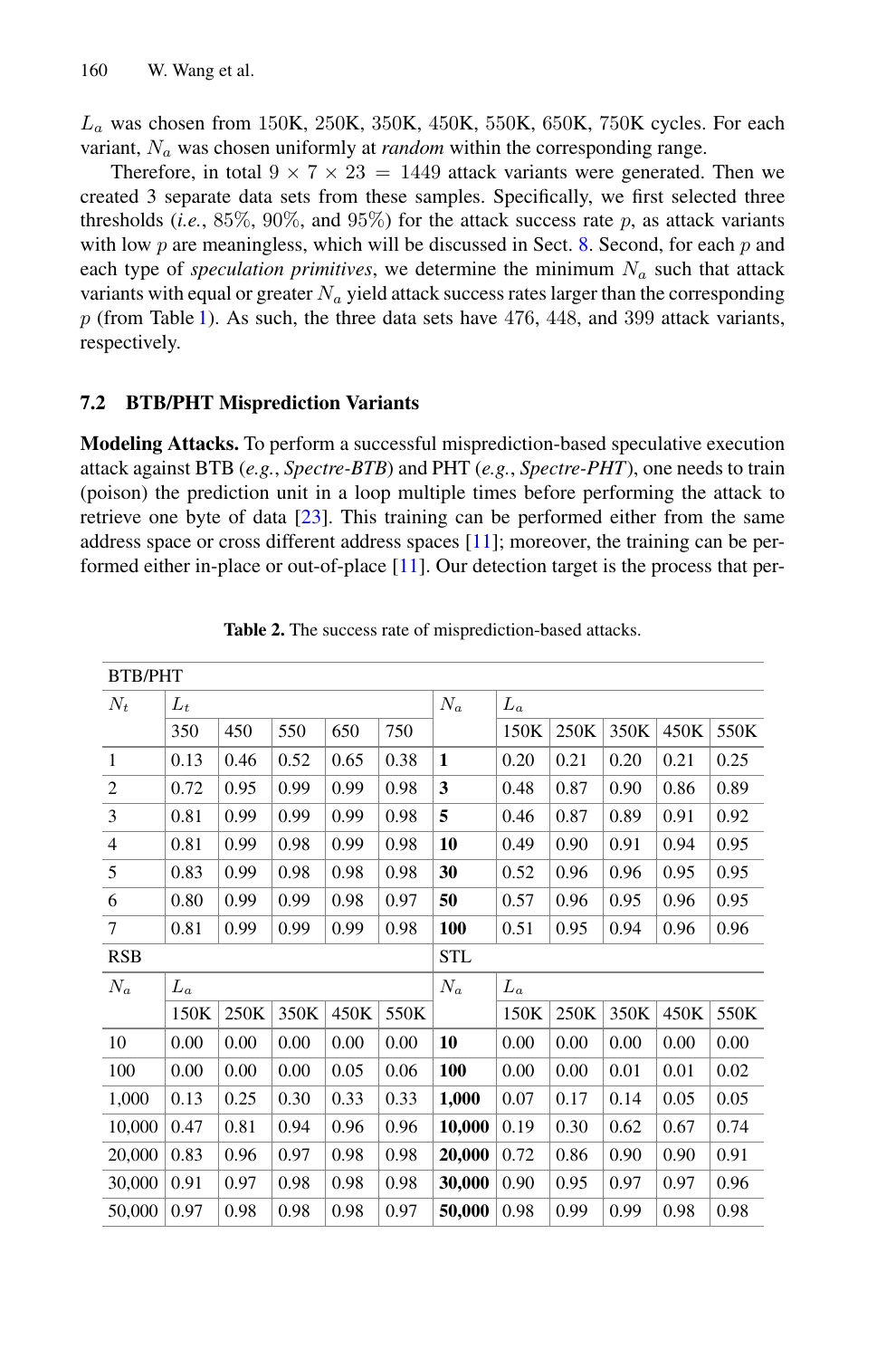forms the training, regardless of whether it aims to perform same-address-space/crossaddress-space or in-place/out-of-place attacks.

Therefore, the attack model of different types of misprediction-based speculative execution attacks is described in Fig. [3\(](#page-8-0)b), which depicts the timestamps of branch/data prediction happened at a specific virtual address of the monitored program; each dot on the timeline represents the occurrence of one prediction. There are four parameters:  $N_a$ is the total number of attack attempts,  $L_a$  is the time interval between an attack attempt and the next training phase (in cpu cycles),  $N_t$  is the number of training attempts in each training phase, and L*<sup>t</sup>* is the time interval between two consecutive training attempts.

To measure the parameters of the model, we used the PoC from Kocher *et al.* [\[23](#page-19-1)] and Canella *et al.* [\[11](#page-18-1)]. First, we tested the relationship between the occurrence of branch misprediction when the "attack" is performed and the success rate of the attack by leveraging the HPC event. The result shows that whenever the branch misprediction occurs, the attack can always have a 100% attack success rate. This is because the speculative window caused by BTB/PHT misprediction is large enough to load secret into the microarchitecture [\[52\]](#page-20-6). Therefore, an occurrence of a branch misprediction is equivalent to a successful attack.

Next, we evaluate how  $N_t$  and  $L_t$  affect the success rate of triggering branch misprediction. In the experiments described below,  $N_a = 1$  and  $L_a = 150$ K cycles, and the result is shown in the BTB/PHT portion of Table [2.](#page-9-0) Each L*<sup>t</sup>* is the CPU cycles (starting from the minimum value 350) and  $N_t$  enumerates each integer between 1 and 7 (inclusive). Each number in the table is the attack success rate in 10, 000 trials. As we see from the table, when  $L_t \ge 450$  and  $N_t \ge 2$ , p is greater than 95%.

Finally, we evaluated how  $N_a$  and  $L_a$  affect the attack success rate (p). In these experiments, we set  $N_t = 1$  and  $L_t = 350$  cycles, because this pair of  $N_t$  and  $L_t$  has the worst p, which is the best scenario for analyzing the effects of  $N_a$  and  $L_a$ . The result in Table [2](#page-9-0) shows that larger  $N_a$  has greater p.  $L_a$  has very little impact on p: For  $L_a$ between 250k and 550k CPU cycles, p is greater than 95% when  $N_a > 30$ . When  $L_a$  is large enough (*e.g.*  $L_a > 450k$  CPU cycles),  $L_a$  has no observable effect on p.

**Generating Attack Variants.** For each type of *speculation primitives* (*e.g.*, BTB sa-ip, PHT ca-ip, *etc.*), we generate one attack variant for each combination of  $N_t$ ,  $N_a$ ,  $L_t$ , and  $L_a$ . The values of  $N_t$  and  $N_a$  are sampled uniformly at random from the following 14 value ranges: {[1, 1], [2, 2], [3, 3], [4, 4], [5, 5], [6, 6], [7, 7], [8, 8], [9, 9], [10, 10], [11, 20], [21, 30], [31, 50], [51, 100]}; The values of L*<sup>t</sup>* are chosen from {350, 450, 550, 650, 750} CPU cycles; and the values of L*<sup>a</sup>* are chosen from: {150K, 250K, 350K, 450K, 550K} CPU cycles. Therefore, in total  $14 \times 14 \times 5 \times 5 \times 2 \times 4 = 39,200$  attack variants were generated. With the similar approach described in Sect. [7.1,](#page-7-1) we created 3 separate data sets with 37,904, 37,544, and 36,968 attack variants, respectively.

#### **7.3 RSB and STL Misprediction Variants**

**Modeling Attacks.** Spectre-RSB [\[11](#page-18-1)] and spectre-STL [\[11](#page-18-1)] exploits RSB and the memory disambiguator to trigger misprediction. In these two attacks, because RSBs can be poisoned by *push* and *pop* instructions, which is difficult to monitor using HPC and PT, and the memory disambiguator can be triggered simply by *load* instructions, which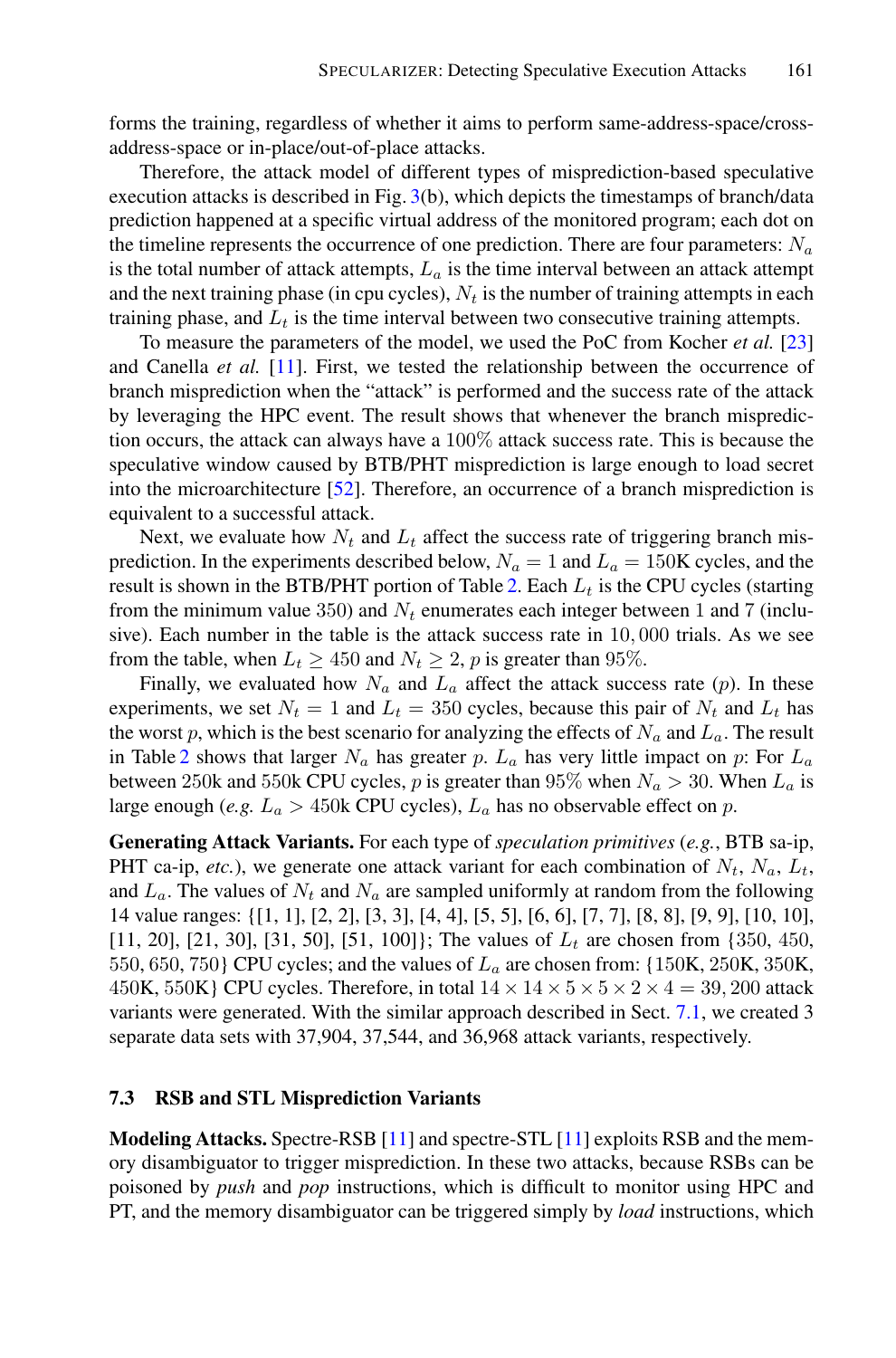does not need training phase. Therefore, we use the model described in Fig. [3\(](#page-8-0)a) to model these attacks.

To measure the impact of the parameters of the model on the success rate of the attacks, we used the PoC released with the published paper [\[11](#page-18-1)]. Using HPC events, we tested the relationship between p with  $N_a$  and  $L_a$ , respectively. Tested  $L_a$  and  $N_a$  start from the minimum ones, 150K and 1, respectively. The results are shown in Table [2.](#page-9-0) For Spectre-RSB, the value of  $N_a$  must be greater than 10,000 for p to be larger than 90%. For Spectre-STL, the value of  $N_a$  must be greater than 20,000 to achieve a similar success rate. For both attacks,  $L_a$  does not seem to play a significant role.

**Generating Attack Variants.** For each of RSB and memory disambiguator, we generated one attack variant for each of the following 15 value ranges for  $N_a$ :{[1, 10], [11, 100], [101, 1,000], [1,001, 2,000], [2,001, 3,000], [3,001, 4,000], [4,001, 5,000], [5,001, 6,000], [6,001, 7,000], [7,001, 8,000], [8,001, 9,000], [9,001, 10,000], [10,001, 20,000], [20,001, 30,000], [30,001, 50,000]} and 5 values for L*a*: {150K, 250K, 350K, 450K, 550K}. In each variant,  $N_a$  was chosen uniformly at random during run-time with the corresponding value range. Therefore, in total  $15 \times 5 \times 2 = 150$  attack variants were generated. With the similar approach described in Sect. [7.1,](#page-7-1) we created 3 separate data sets with 21, 20 and 14 attack variants, respectively.

# <span id="page-11-0"></span>**8 Evaluation**

In this section, we evaluate the detection accuracy and performance of SPECULARIZER. The data sets used in the evaluation are collected in the following approaches: The benign programs are selected from GNU Binutils<sup>2</sup> and SPEC benchmark 2006. The attack samples are drawn from the attack variants discussed in Sect. [7.](#page-7-2) The experiments were conducted on desktops with Intel Core i7-7700 Processors and 32 GB RAMs. 64 bit Ubuntu 16.04.6 LTS operating systems with the kernel version 5.4.0 were installed on the desktops.

## **8.1 Evaluation of SPECULARIZER's Parameters**

There are a few parameters that can be tuned for SPECULARIZER: ➀ In the collection phase, the PEBS sampling rate  $(\rho)$  specifies the accuracy of branch misprediction records. We collected traces with 4 different  $\rho$  values: 1, 3, 5, 10.  $\circledcirc$  In the trace processing phase, the window size  $\delta$  and trace length  $\mu$  determine how the collected HPC and PT data are segmented for the LSTM algorithm to work on. We particularly picked two window sizes  $\delta$ , 10 million CPU cycles and 100 million CPU cycles, and two trace lengths, 500 and 1000 data points. ➂ The parameter we use to select *training data set* is the success rate p of the attack variants, which can be chosen from  $85\%, 90\%,$  and 95%.

<span id="page-11-1"></span><sup>2</sup> [https://www.gnu.org/software/binutils/.](https://www.gnu.org/software/binutils/)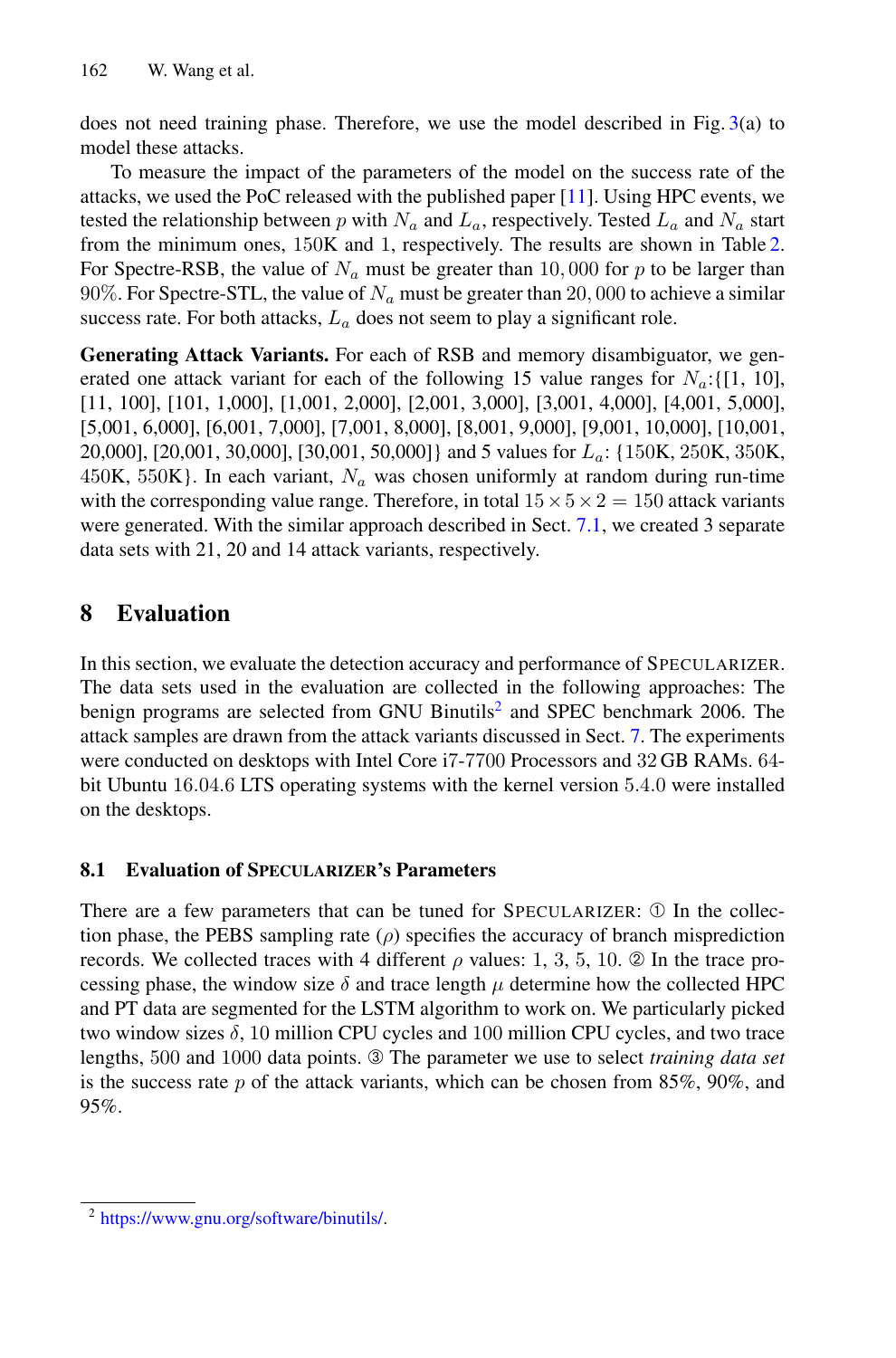<span id="page-12-0"></span>

|                | Index   Window size $\delta$   Trace length $\mu$   Sample $\rho$ |      |    | Success rate p |
|----------------|-------------------------------------------------------------------|------|----|----------------|
| 1              | 10M                                                               | 1000 |    | 95%            |
| 2              | 100M                                                              | 1000 |    | 95%            |
| $\overline{3}$ | 100M                                                              | 500  | 1  | 95%            |
| $\overline{4}$ | 100M                                                              | 1000 | 3  | 95%            |
| $\overline{5}$ | 100M                                                              | 1000 | 5  | 95%            |
| 6              | 100M                                                              | 1000 | 10 | 95%            |
|                | 100M                                                              | 1000 | 1  | 90%            |
| 8              | 100M                                                              | 1000 |    | 85%            |

**Table 3.** Data sets for parameter evaluation.

In this section, we analyze how these parameters affect the detection results. We created 8 data sets, whose parameter configuration is shown in Table [3.](#page-12-0) Each data set contains four groups of traces; each group is used to evaluate one LSTM model, as specified in Sect. [6.](#page-7-0) In each group, around 30, 000 benign traces and 30, 000 attack traces were collected. Then the traces in each group are randomly split into the training set  $(80\%)$  and a testing set  $(20\%).$ 

By running the LSTM classification, the algorithm outputs a class label ("benign" or "attack") for each trace together with the likelihood between 0 and 1. We selected a threshold  $\alpha$  of the likelihood, such that SPECULARIZER alerts the detection of an "attack" trace when the LSTM classifier outputs "attack" with a likelihood greater than α. Two values were selected for α, 0.5 and 0.75. The accuracy is evaluated using the F1 scores when  $\alpha = 0.5$  and when  $\alpha = 0.75$ . A high F1 score suggests a balanced precision and recall. Here recall is defined as the percentage of detected attack traces in all attack traces and precision is defined as the percentage of correctly detected attack traces in all detected attack traces.

**PEBS Sampling Rate**  $ρ$ . We only evaluated  $ρ$  for misprediction-based attacks, because the detection of exception-based attacks does not need HPC. The data sets we used in this test are (2), (4), (5), and (6) (as shown in Table [3\)](#page-12-0), where the window size  $(\delta)$ is selected as 100 million cycles, trace size  $(\mu)$  is selected as 1000, and  $p > 95\%$  for attack variants selected in the training/testing set. The result is shown in Table [4.](#page-13-0) We see from the table that  $\rho$  only affects the detection of BTB/PHT-based attacks. Specifically, only when  $\rho \leq 3$ , F1 scores yield good detection accuracy (F1 score greater than 90%). In contrast, regardless of the  $\rho$  value, the detection accuracy for RSB and STL-based attacks is high. This is because losing branch misprediction information due to larger  $\rho$ values is more critical to detecting attacks that require training.

**Window Size**  $\delta$ . To evaluate the effect of  $\delta$ , we used data set (1) and (2), where for both data sets  $\rho = 1$ ,  $p > 95\%$ , and  $\mu = 1000$ . For each window size ( $\delta$ ), we evaluate the F1 score when the threshold is 0.5 and 0.75 and the result is shown in Table [5,](#page-13-1) which suggests  $\delta$  does not have a strong impact on the detection accuracy.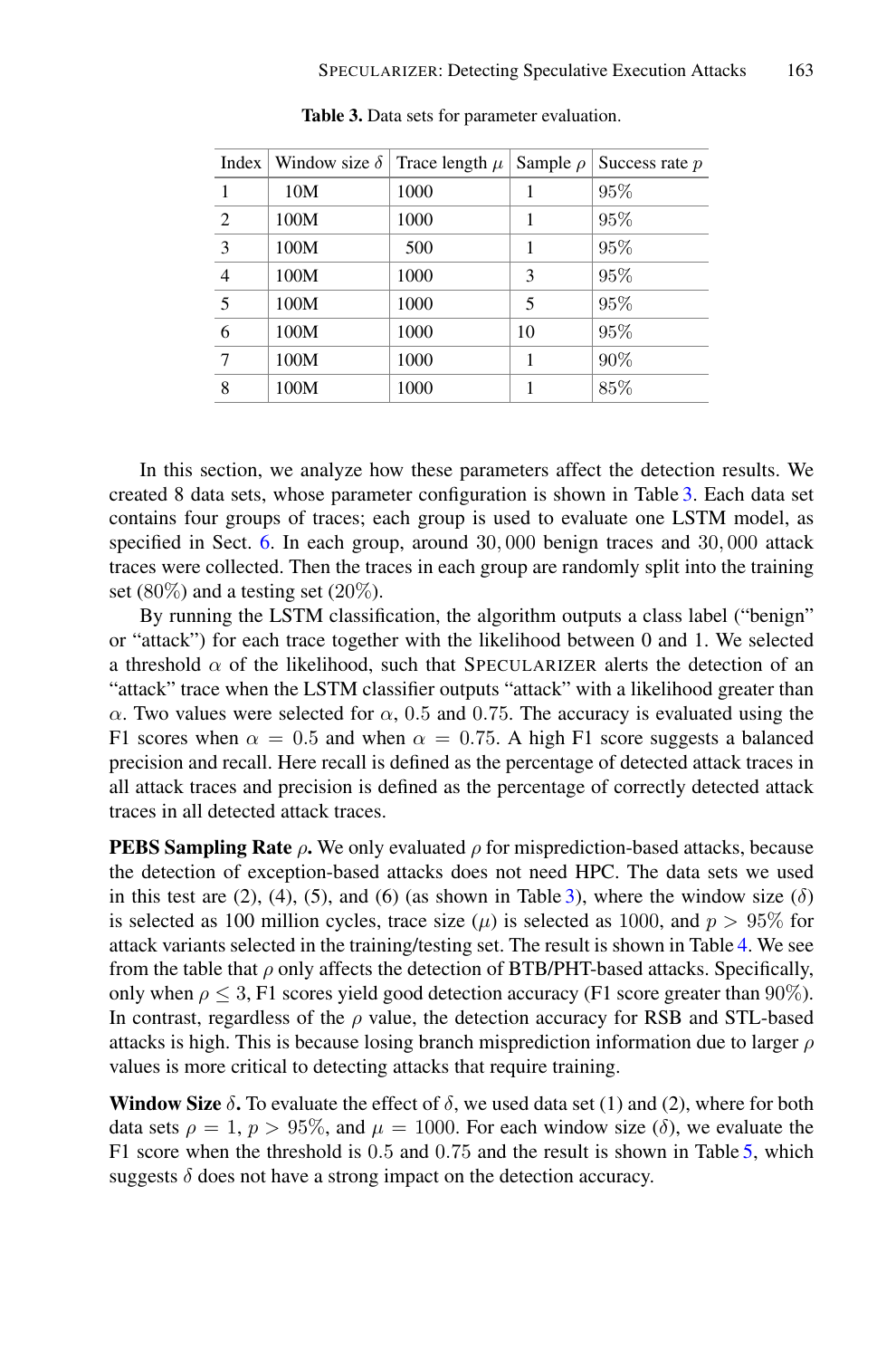<span id="page-13-0"></span>

|                | Misprediction-based   PEBS sampling rate $\rho$ |       |       |                                                                                           |       |       |       |       |
|----------------|-------------------------------------------------|-------|-------|-------------------------------------------------------------------------------------------|-------|-------|-------|-------|
|                |                                                 |       |       |                                                                                           |       |       | 10    |       |
|                |                                                 |       |       | F1 (0.5)   F1 (0.75)   F1 (0.5)   F1 (0.75)   F1 (0.5)   F1 (0.75)   F1 (0.5)   F1 (0.75) |       |       |       |       |
| <b>BTB/PHT</b> | 0.977                                           | 0.977 | 0.910 | 0.909                                                                                     | 0.716 | 0.715 | 0.593 | 0.593 |
| <b>RSB</b>     | 1.0                                             | 1.0   | 1.0   | 1.0                                                                                       | 1.0   | 1.0   | 1.0   | 1.0   |
| <b>STL</b>     | 0.993                                           | 0.991 | 0.974 | 0.971                                                                                     | 0.955 | 0.954 | 0.913 | 0.911 |

**Table 4.** Impact of PEBS sample rate ρ.

<span id="page-13-1"></span>

| <b>Table 5.</b> Impact of window size $\delta$ , trace length $\mu$ and threshold of attack success rate p. |  |  |  |
|-------------------------------------------------------------------------------------------------------------|--|--|--|
|-------------------------------------------------------------------------------------------------------------|--|--|--|

| Window Size $\delta$ (CPU Cycles)     |            |       |                                                                                                                                             |       |             | Trace length $\mu$ (elements) |       |       |       | Attack Success Rate Threshold p |       |       |       |       |       |
|---------------------------------------|------------|-------|---------------------------------------------------------------------------------------------------------------------------------------------|-------|-------------|-------------------------------|-------|-------|-------|---------------------------------|-------|-------|-------|-------|-------|
|                                       |            | 10M   | 100M                                                                                                                                        |       | 500<br>1000 |                               |       | 0.85  |       | 0.90                            |       | 0.95  |       |       |       |
|                                       |            |       | F1 (0.75) F1 (0.75) F1 (0.75) F1 (0.75) F1 (0.75) F1 (0.75) F1 (0.75) F1 (0.75) F1 (0.75) F1 (0.75) F1 (0.75) F1 (0.75) F1 (0.75) F1 (0.75) |       |             |                               |       |       |       |                                 |       |       |       |       |       |
| Misprediction-based   BTB/PHT   0.963 |            |       | 0.962                                                                                                                                       | 0.977 | 0.977       | 0.969                         | 0.970 | 0.977 | 0.977 | 0.976                           | 0.976 | 0.976 | 0.975 | 0.977 | 0.977 |
|                                       | <b>RSB</b> | 0.992 | 0.992                                                                                                                                       | 1.0   | 1.0         | 0.997                         | 0.997 | 1.0   | 1.0   | 1.0                             | 1.0   | 1.0   | 1.0   | 1.0   | 1.0   |
|                                       | <b>STL</b> | 0.992 | 0.993                                                                                                                                       | 0.993 | 0.991       | 0.994                         | 0.995 | 0.993 | 0.991 | 0.991                           | 0.991 | 0.990 | 0.989 | 0.993 | 0.991 |
| Exception-based                       |            | 0.945 | 0.937                                                                                                                                       | 0.960 | 0.955       | 0.936                         | 0.938 | 0.960 | 0.955 | 0.961                           | 0.960 | 0.959 | 0.956 | 0.960 | 0.955 |

**Trace Length**  $\mu$ . The evaluation utilized data set (2) and (3), with  $\rho = 1$ ,  $p > 95\%$ and  $\delta = 100$ M cycles. The result is presented in Table [5,](#page-13-1) which means  $\mu = 500$  or  $\mu = 1000$  does not affect the detection accuracy dramatically.

**Success Rate Threshold** p. The data sets used in this evaluation are (2), (7), and (8), with  $\rho = 1$ ,  $\mu = 1000$  and  $\delta = 100$ M cycles. The result shown in Table [5](#page-13-1) suggests that p does not have much impact on the detection accuracy.

**Classification Likelihood Threshold**  $\alpha$ . The result shown in Table [4](#page-13-0) and Table [5](#page-13-1) suggests that  $\alpha = 0.5$  or  $\alpha = 0.75$  does not affect F1 score. Thus, we chose  $\alpha = 0.5$  for the following evaluation.

**Summary:** In parameters  $\rho$ ,  $\delta$ ,  $\mu$ ,  $p$ , and  $\alpha$ ; only  $\rho$  has a significant impact on detection accuracy of attacks that exploit BTB/PHT.

## **8.2 Evaluation of Detection Accuracy**

We evaluated the detection accuracy of the LSTM models trained using data set (4) in Table [3.](#page-12-0) Using these parameters, in the following experiments, we evaluate the models' capability of detecting various attack variants. Because the traces that are classified as benign all have a precision that is close to 100%, the F1 score does not provide more information than recall, or true positive rate (TPR). Therefore, we use TPR as the metric for evaluating detection accuracy, which is defined as the percentage of correctly classified traces among all traces that are classified as attacks. The results are represented in Fig. [4,](#page-15-0) while the blue line is the TPR and the red line is the attack success rate  $p$ . In the cases where TPR  $> p$  means the probabilistic to detect the attack is higher than the secret been leaked.

**Exception-Based Attacks.** We collected 11, 700 traces from all types of exceptionbased variants we generated and split them into separate groups according to their N*<sup>a</sup>*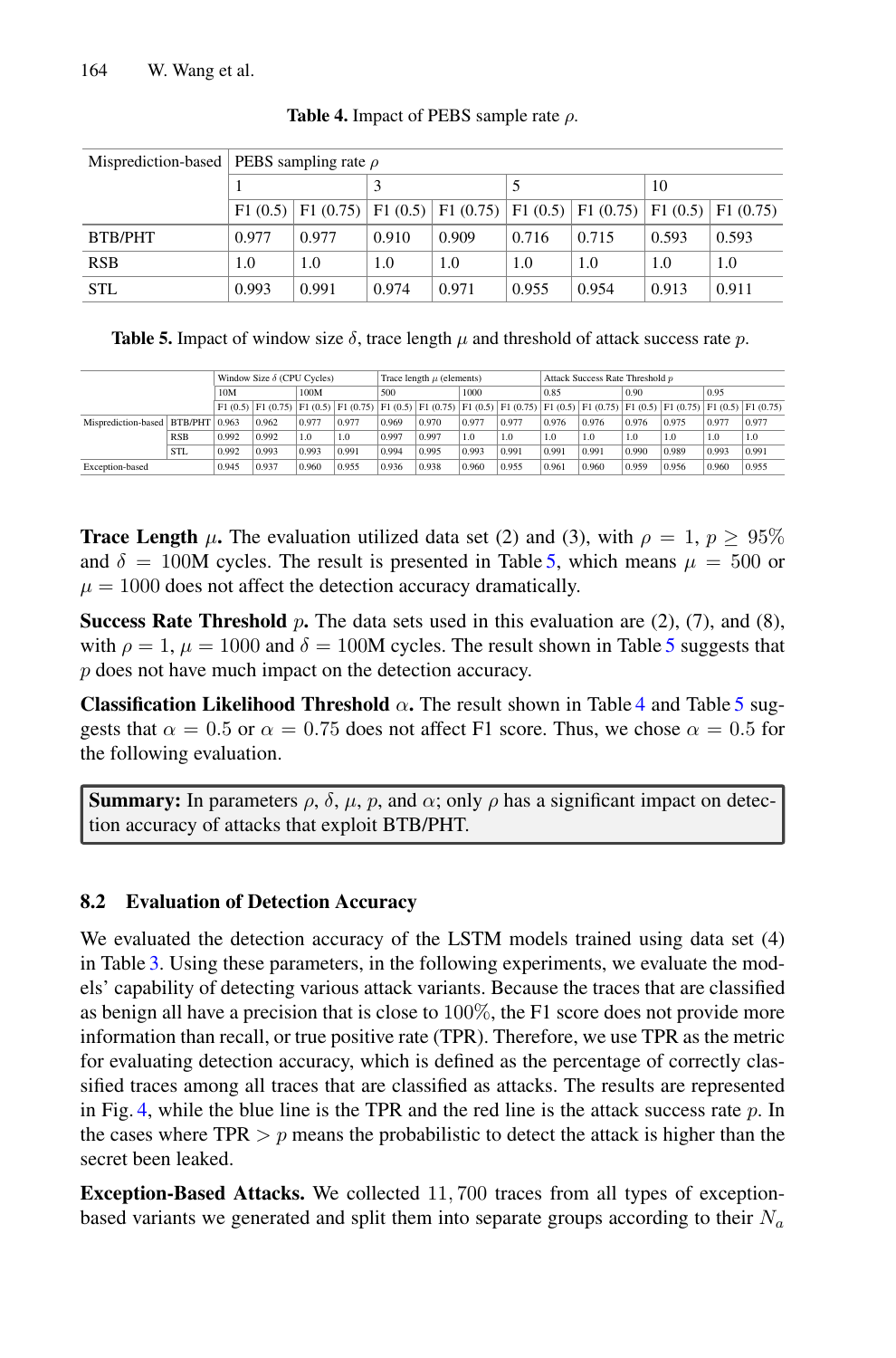value. Then we perform classification on each of the groups and show the results in Fig. [4\(](#page-15-0)a). In this figure, the X-axis is the value of  $N_a$ , the red line is the attack success rate p and the blue line is the TPR. When  $N_a = 4$ , TPR = 99.1%; when  $N_a > 10$ , TPR  $\geq 99.9\%$ ; but when  $N_a \leq 3$ , TPR drops to 0, which means we were not able to detect exception-based attacks with fewer than 4 attempts within a time window of 100 million CPU cycles.

**Misprediction-Based Attacks on BTB/PHT.** We collected 980, 000 traces from the BTB/PHT attack variants. To evaluate SPECULARIZER with varying  $N_t$ ,  $N_a$ ,  $L_t$ , and  $L_a$  values, we split the traces accordingly. The results are shown in Fig. [4](#page-15-0) (b), Fig. 4 (d), Fig. [4](#page-15-0) (c) and Fig. [4](#page-15-0) (d), respectively. As we see from these figures, SPECULARIZER can detect attack variants with  $N_t \geq 2$ ,  $N_a \geq 3$ ,  $350 \leq L_t \leq 750$  CPU cycles, and  $150$ K  $\leq$  $L_a \leq 550$ K CPU cycles with TPR  $\geq 90\%$ .

**Misprediction-Based Attacks on RSB and Memory Disambiguator.** We collected 7, 500 traces from attack variants exploiting RSB and memory disabmiguators. To evaluate SPECULARIZER with varying  $L_a$  and  $N_a$  values, we split the traces accordingly. The results are presented in Fig. [4](#page-15-0) (g), Fig. 4 (i), Fig. 4 (f), and Fig. 4 (h), respectively. As we see from these figures, SPECULARIZER can detect attack variants with 150K  $\leq L_a \leq 550$ K cpu cycles with TPR  $> 80\%$ . TPR increases almost monotonically when  $N_a$  increases. SPECULARIZER can detect attack variants when  $N_a > 3000$  with TPR  $> 80\%$ . It is worth noting that when TPR  $< 80\%$  for both attacks, the success rate of these attacks goes below 30%, which suggests that the adversary needs to balance the attack efficiency with the risk of detection.

**Summary:** With the selected parameters, SPECULARIZER can detect most of the attack traces we collected from the generated attack variants with high recalls. However, In cases where the detection is less accurate,  $p$  of these attack variants is also low.

#### **8.3 End-to-End Evaluation**

In practice, SPECULARIZER monitors the execution of a program and raises alarms if any of the traces collected from the program is detected as "attacks". To perform endto-end evaluation, we use the same model as trained using data set (4).

The data set we used has 26 benign programs collected from GNU Binutils and SPEC benchmark 2006, and randomly selected 160 attack variants we generated (*i.e.* 40 variants for each attack type). Each of the 186 programs was examined using all the four LSTM models. Among the 41 benign programs, only one (*gobmk*) is falsely classified as BTB/PHT misprediction attacks and four benign programs (*i.e.*, *ld*, *perlbench*, *sophlex*, and *gobmk*) were misclassified as exception-based attacks. However, in all these misclassified cases, less than 3 traces (out of over 1000 traces) extracted from each program were indeed misclassified, which means these false detections can be prevented if SPECULARIZER only raises alarms when multiple traces  $(e.g., > 3)$  were detected as attacks, which can be another parameter the user of SPECULARIZER could tune. Nevertheless, all attack variants are successfully detected by their corresponding LSTM classifier. The BTB/PHT classifier also detects 117 out of 120 other attack variants, because these attack variants also exhibit this type of branch misprediction.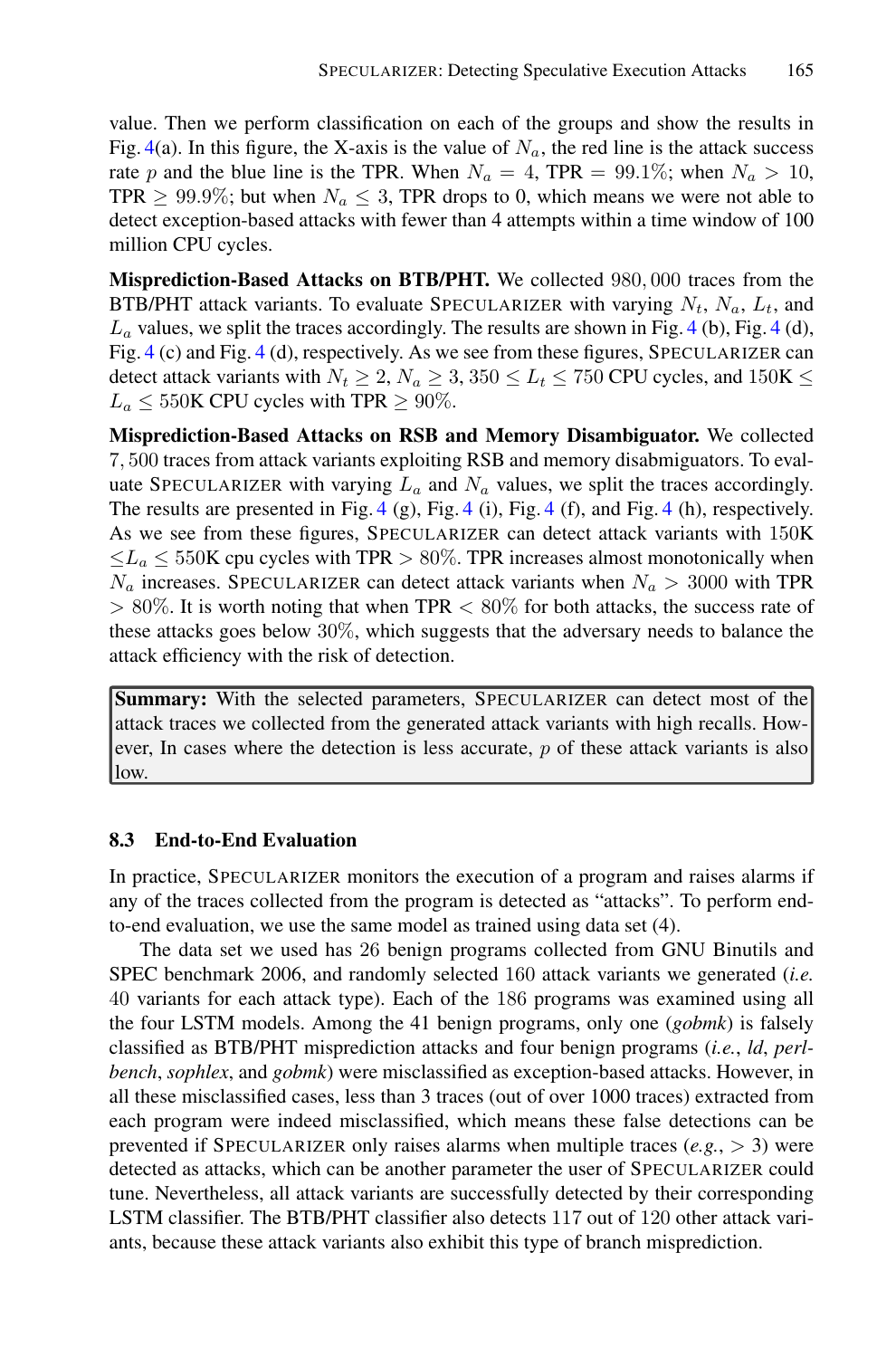

**Fig. 4.** Accuracy of attack detection (recall). (a)  $N_a$  in exception-based attacks, (b)  $N_t$  in BTB/PHT misprediction attacks, (c) L*<sup>t</sup>* in BTB/PHT misprediction attacks, (d) N*<sup>a</sup>* in BTB/PHT misprediction attacks, (e) L*<sup>a</sup>* in BTB/PHT misprediction attacks, (f) N*<sup>a</sup>* in RSB misprediction attacks, (g) L*<sup>a</sup>* in RSB misprediction attacks, (h) N*<sup>a</sup>* in STL attacks, (i) L*<sup>a</sup>* in STL attacks. (Color figure online)

#### **8.4 Performance Analysis**

<span id="page-15-0"></span>

<span id="page-15-1"></span>**Fig. 5.** The performance overhead of online trace collection.

**Overhead of Online Trace Collection.** In our experiments, SPECULARIZER enabled trace collection of both HPC and PT, with the HPC events and MSR configurations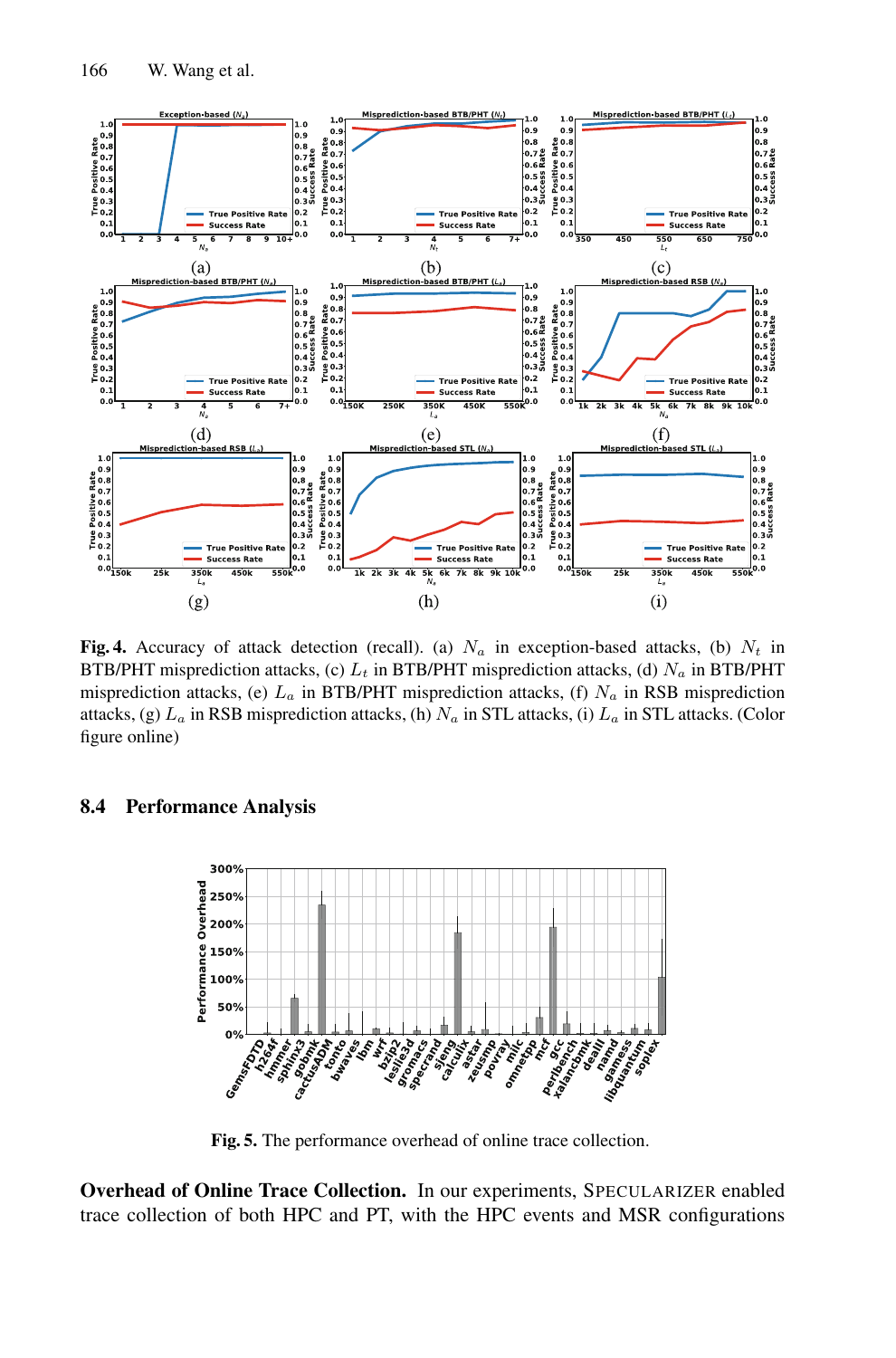

<span id="page-16-0"></span>**Fig. 6.** Running time of offline attack detection.

specified in Sect. [4.](#page-4-1) The  $\rho$  was set to 3. The experiments on LMbench [\[29\]](#page-19-6) show the runtime overhead on I/O is negligible. The results of the SPEC benchmark are shown in Fig. [5.](#page-15-1) The runtime overhead was introduced from 0.038% to 231.42%, with a geometric mean of 14.36%. Some of the benchmark programs (*e.g.* mcf, gobmk, and sjeng) had high performance overhead; as their execution triggers a lot of branch misprediction. We note that the performance can be reduced with Intel's new feature that redirects PEBS's sampling output to PT packets [\[7\]](#page-18-3), as PT packet generation introduces much less overhead [\[16\]](#page-19-7). We leave this evaluation to future work.

**Running Time of Offline Attack Detection.** Figure [6](#page-16-0) shows the running time of offline attack detection. The number above each bar is the average running time (of 1000 trials) of the offline analysis for each SPEC benchmark (in seconds), which ranges from 3 s to 1709 s with PT trace files between 13M bytes and 13G bytes. More specifically, the offline analysis includes three phases: trace loading, trace processing, and attack detection. On average, they account for 70.01%, 29.85%, and 0.14% of the entire running time. One reason for the long-running time for trace loading/processing (99.86%) is that PT generates a large number of packets, which takes a long time to parse and analyze. The attack detection phase typically takes less than 1s. Finally, it is worth noting our offline analyses were performed within a single thread with limited memory, which can be further optimized using multi-threading and larger memory. And for applications such as forensics, the overhead of offline analysis is not critical.

## **9 Discussion**

**Detecting Assistance-Based Attacks.** Microcode assist was exploited in some recent works [\[31,](#page-19-2)[37](#page-20-1),[42,](#page-20-3)[43\]](#page-20-2). However, there is no systematic study of these microcode assists yet. It is not clear how many methods can trigger microcode assists and how many of them can be exploited in speculative execution attacks by unprivileged programs. Without such systematic exploration, an ad-hoc detection technique is likely to be bypassed. We leave the detection of assistance-based attacks to future work.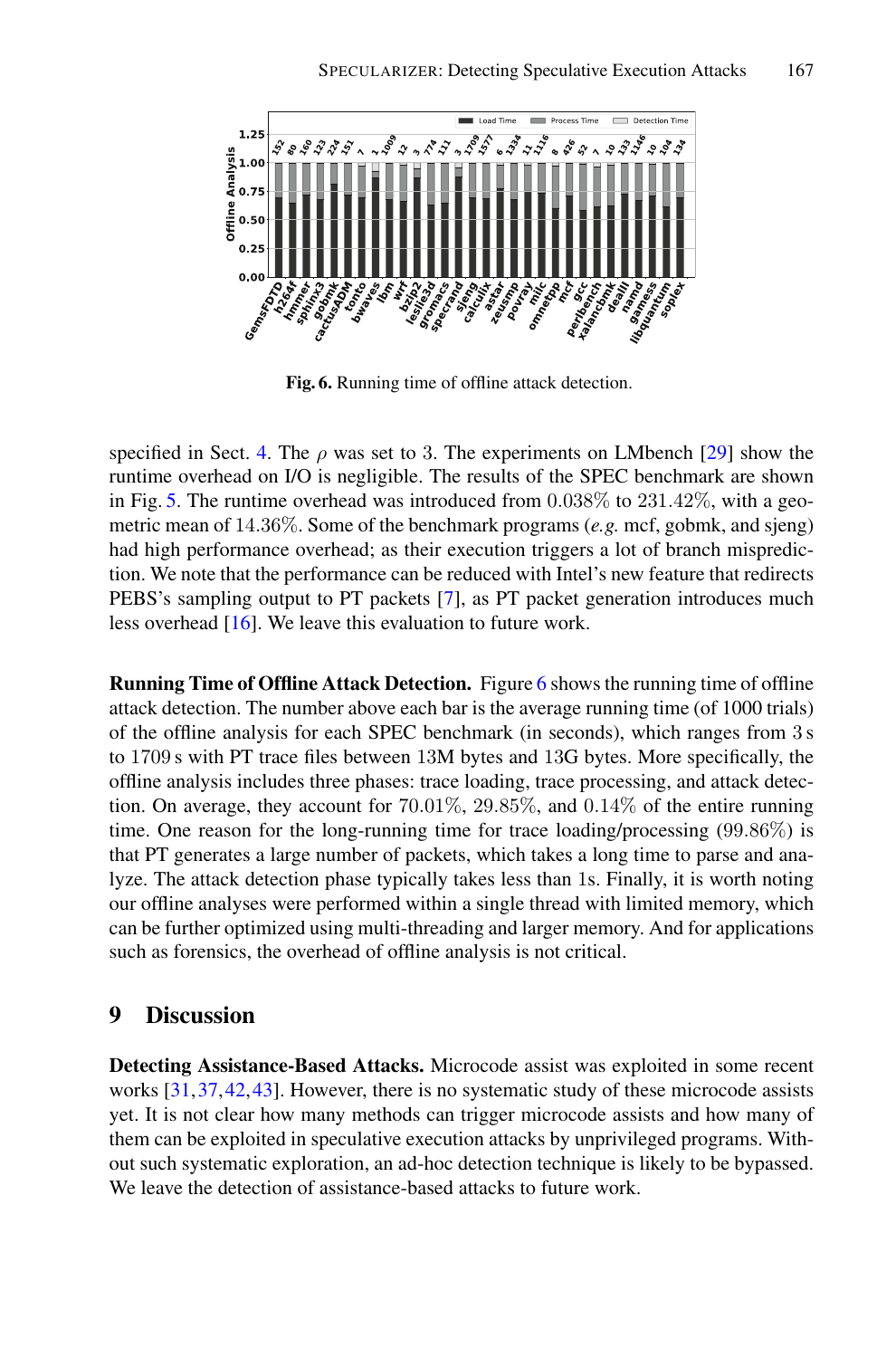**Completeness of the Attack Data Sets.** We could hardly claim that our generated attack data sets cover all possible attack variants. However, as the models used for attack variants generation only specify the patterns of misprediction and exception, they are general enough for modeling attacks that use different types of disclosure gadgets and disclosure primitives. Moreover, the parameters in the attack models can be tuned to alter specific properties of an attack variant, which in combination can be used to approximate most attack methods one could think of.

**Using Simpler Classification Models for Attack Detection.** One might think deep learning algorithms like LSTM are too heavyweight for our scenarios. In fact, we have also tested multiple alternatives, such as decision trees, K-means, random forest, *etc.* However, we found those models very fragile for any practical use. In contrast, LSTM offers an automated selection of parameters and thresholds, greatly reducing the subjectivity in the selection of classification models.

**Adversarial Machine Learning (AML).** SPECULARIZER is vulnerable to AML-based techniques that generate carefully crafted attack variants to evade detection. As shown in Fig. [4,](#page-15-0) in general, attack code that evades detection is likely to have a lower success rate. In that sense, SPECULARIZER makes speculative execution attacks harder to perform, but may not eliminate the threats. However, we note this arms race is common in all machine-learning-based defense systems [\[14](#page-19-4),[32\]](#page-19-8).

**Real-Time Attack Detection.** Ideally, attack detection should be performed in realtime and for all programs. However, as parsing PT packets and processing the traces are time-consuming (as shown in Fig. [6\)](#page-16-0), it is very challenging to do so in practice. Moreover, enabling whole system monitoring with PT will drastically increase the overhead of trace parsing and analysis. These are common issues for PT/HPC-based monitoring systems [\[39,](#page-20-7)[51](#page-20-4)].

# **10 Related Work**

**Detecting Speculative Execution Attacks.** Prior works on detecting speculative execution attacks mainly focus on the detection of *disclosure primitives*, such as the Flush+Reload cache side channels [\[19\]](#page-19-3). In contrast, SPECULARIZER detects the speculative execution attacks by monitoring its root cause—the *speculation primitives*. Close to our work is due to [\[25,](#page-19-9)[44](#page-20-8)] who also leverages HPC to detect speculative execution attacks. However, as their approach only uses HPC, it omits the context of program execution in the detection of attacks. Therefore, their approach is less accurate and only applicable to simple proof-of-concept attacks.

**Mitigating Speculative Execution Attacks.** Software solutions provide temporary mitigation of the threats, which are reactive to only known attacks and ad hoc. For instance, page table isolation (*e.g.*, KPTI of Linux) PTE inversion, and L1d flush [\[5](#page-18-5)], compilerbased mitigation [\[12](#page-18-6),[23,](#page-19-1)[30](#page-19-10)[,40](#page-20-9)] provides generic solutions for exception-based and misprediction-based speculative execution attacks. *SPECCFI* [\[24\]](#page-19-11), *ConTExT* [\[36](#page-20-10)] mitigates a specific type of speculative attack. Furthermore, many works focus on detecting the code gadget of speculative execution attacks [\[13](#page-19-12),[18,](#page-19-13)[20](#page-19-14),[28](#page-19-15),[33](#page-19-16)[,47](#page-20-11)].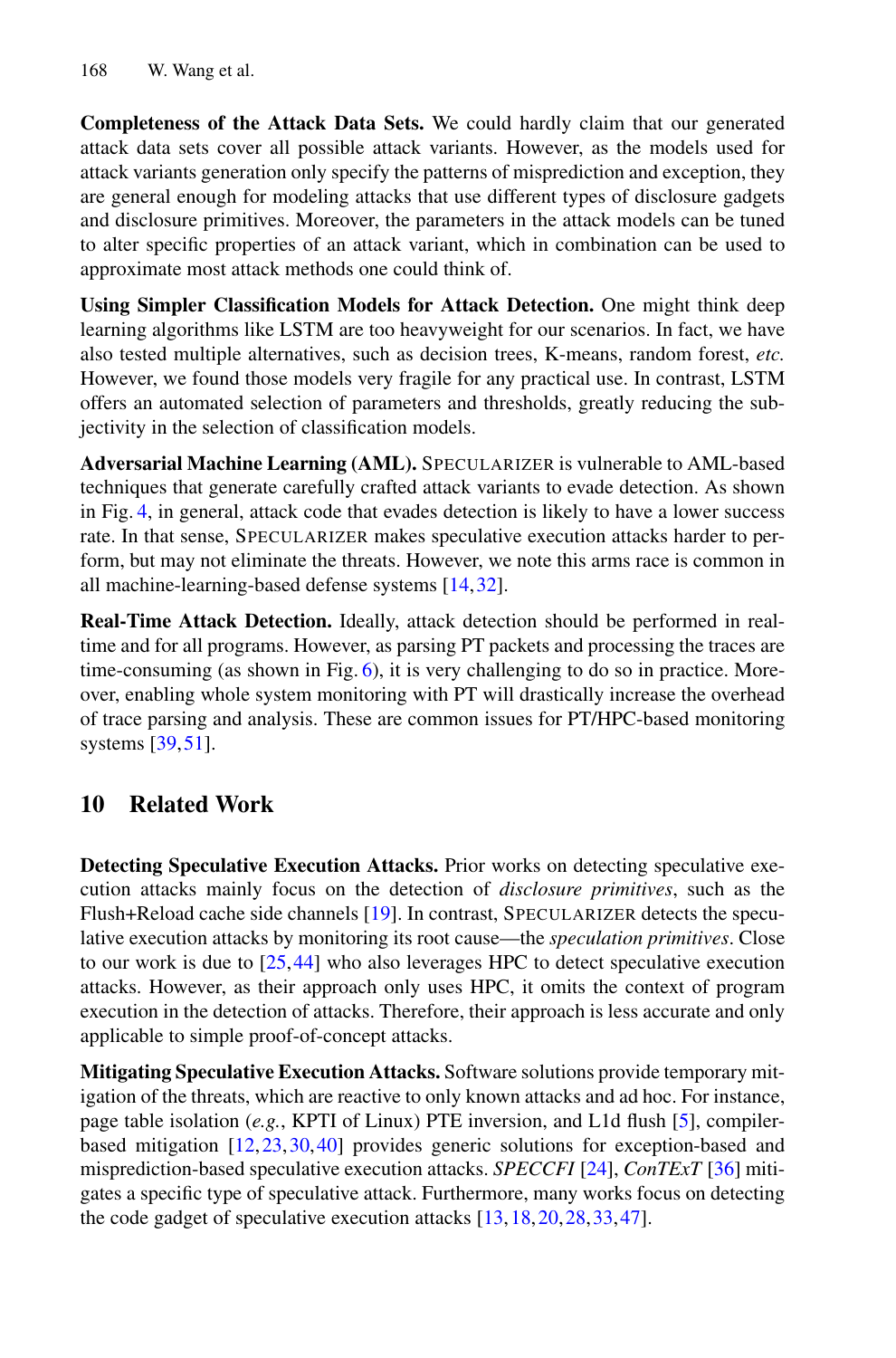Proposals from the computer architecture research community mitigate speculative execution attacks with more dramatic revision on the micro-architectural level [\[2](#page-18-7),[4,](#page-18-8) [6,](#page-18-9)[9](#page-18-10),[10](#page-18-11),[15](#page-19-17)[,21](#page-19-18),[22](#page-19-19)[,26](#page-19-20),[34,](#page-20-12)[35](#page-20-13),[38,](#page-20-14)[43](#page-20-2),[46,](#page-20-15)[48](#page-20-16)[–50\]](#page-20-17). While these approaches may be efficient in addressing the targeted problems, however, it may take a longer time before these academic proposals can be adopted by the industry.

## **11 Conclusion**

In this paper, we present SPECULARIZER, a software tool for uncovering speculative execution attacks using performance tracing hardware features (PT and HPCs). SPEC-ULARIZER monitors the execution of the inspected applications in an online mode, introducing modest runtime performance overhead, and then performs attack detection in an offline analysis using LSTM networks. Empirical evaluation of SPECULARIZER suggests that the proposed approach leads to high detection accuracy with reasonable overhead, particularly suitable for offline forensic analysis.

## **References**

- <span id="page-18-2"></span>1. Deep dive: Intel analysis of microarchitectural data sampling (2019). [https://software.intel.](https://software.intel.com/security-software-guidance/insights/deep-dive-intel-analysis-microarchitectural-data-sampling) [com/security-software-guidance/insights/deep-dive-intel-analysis-microarchitectural-data](https://software.intel.com/security-software-guidance/insights/deep-dive-intel-analysis-microarchitectural-data-sampling)[sampling](https://software.intel.com/security-software-guidance/insights/deep-dive-intel-analysis-microarchitectural-data-sampling)
- <span id="page-18-7"></span>2. Intel analysis of speculative execution side channels. Revision 4.0. Accessed July 2018
- <span id="page-18-0"></span>3. Mitigating speculative execution side channel hardware vulnerabilities (2018). [https://msrc](https://msrc-blog.microsoft.com/2018/03/15/%20mitigating-%20speculative-%20execution-%20side-%20channel-%20hardware-%20vulnerabilities/)[blog.microsoft.com/2018/03/15/%20mitigating-%20speculative-%20execution-%20side-](https://msrc-blog.microsoft.com/2018/03/15/%20mitigating-%20speculative-%20execution-%20side-%20channel-%20hardware-%20vulnerabilities/) [%20channel-%20hardware-%20vulnerabilities/](https://msrc-blog.microsoft.com/2018/03/15/%20mitigating-%20speculative-%20execution-%20side-%20channel-%20hardware-%20vulnerabilities/)
- <span id="page-18-8"></span>4. Speculative execution side channel mitigations (2018). [http://kib.kiev.ua/x86docs/SDMs/](http://kib.kiev.ua/x86docs/SDMs/336996-001.pdf) [336996-001.pdf.](http://kib.kiev.ua/x86docs/SDMs/336996-001.pdf) Revision 1.0, January 2018
- <span id="page-18-5"></span>5. Deep dive: Intel analysis of l1 terminal fault (2019). [https://software.intel.com/security](https://software.intel.com/security-software-guidance/insights/deep-dive-intel-analysis-l1-terminal-fault)[software-guidance/insights/deep-dive-intel-analysis-l1-terminal-fault](https://software.intel.com/security-software-guidance/insights/deep-dive-intel-analysis-l1-terminal-fault)
- <span id="page-18-9"></span>6. Engineering new protections into hardware (2019). [https://www.intel.com/content/www/us/](https://www.intel.com/content/www/us/en/architecture-and-technology/engineering-new-protections-into-hardware.html) [en/architecture-and-technology/engineering-new-protections-into-hardware.html](https://www.intel.com/content/www/us/en/architecture-and-technology/engineering-new-protections-into-hardware.html)
- <span id="page-18-3"></span>7. Intel® 64 and IA-32 architectures software developer's manual (2019). [https://software.](https://software.intel.com/sites/default/files/managed/39/c5/325462-sdm-vol-1-2abcd-3abcd.pdf) [intel.com/sites/default/files/managed/39/c5/325462-sdm-vol-1-2abcd-3abcd.pdf.](https://software.intel.com/sites/default/files/managed/39/c5/325462-sdm-vol-1-2abcd-3abcd.pdf) January 2019
- <span id="page-18-4"></span>8. Akiyama, S., Hirofuchi, T.: Quantitative evaluation of intel PEBS overhead for online system-noise analysis. In: 7th International Workshop on Runtime and Operating Systems for Supercomputers (ROSS). ACM (2017)
- <span id="page-18-10"></span>9. Barber, K., Bacha, A., Zhou, L., Zhang, Y., Teodorescu, R.: SpecShield: shielding speculative data from microarchitectural covert channels. In: 28th International Conference on Parallel Architectures and Compilation Techniques (PACT). IEEE (2019)
- <span id="page-18-11"></span>10. Bourgeat, T., Lebedev, I., Wright, A., Zhang, S., Devadas, S.: Mi6: secure enclaves in a speculative out-of-order processor. In: 52nd Annual IEEE/ACM International Symposium on Microarchitecture (2019)
- <span id="page-18-1"></span>11. Canella, C.: A systematic evaluation of transient execution attacks and defenses. In: 28th USENIX Security Symposium (2019)
- <span id="page-18-6"></span>12. Carruth, C.: Speculative load hardening (2018)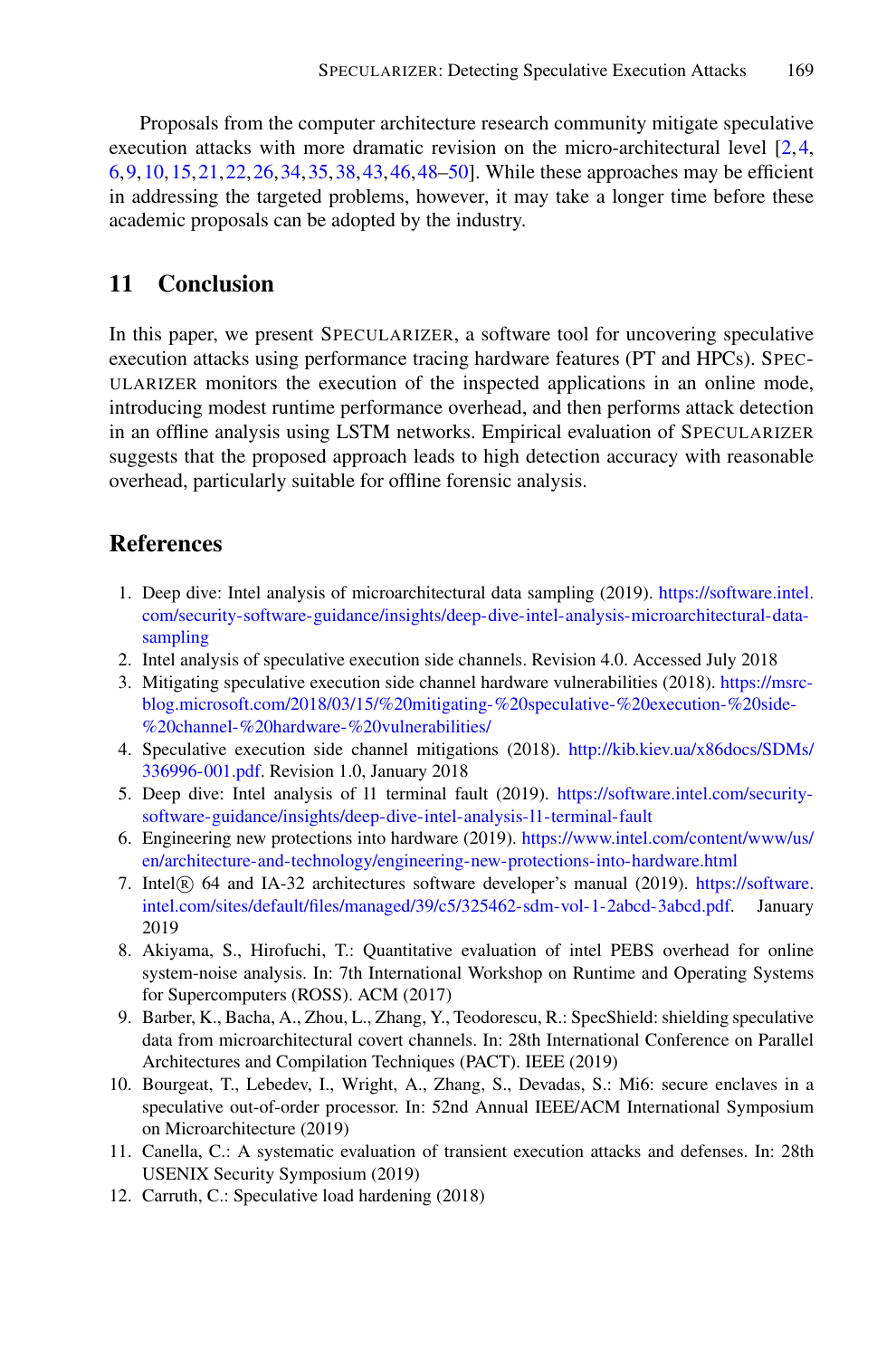- <span id="page-19-12"></span>13. Chen, G., Chen, S., Xiao, Y., Zhang, Y., Lin, Z., Lai, T.H.: Stealing intel secrets from SGX enclaves via speculative execution. In: IEEE European Symposium on Security and Privacy, June 2019
- <span id="page-19-4"></span>14. Chen, L., Sultana, S., Sahita, R.: HeNet: a deep learning approach on intel® processor trace for effective exploit detection. In: IEEE Security and Privacy Workshops (SPW). IEEE (2018)
- <span id="page-19-17"></span>15. Fustos, J., Farshchi, F., Yun, H.: SpectreGuard: an efficient data-centric defense mechanism against Spectre attacks. In: 56th Annual Design Automation Conference (2019)
- <span id="page-19-7"></span>16. Ge, X., Cui, W., Jaeger, T.: GRIFFIN, guarding control flows using intel processor trace. ACM SIGPLAN Not. (2017)
- <span id="page-19-5"></span>17. Gu, Y., Zhao, Q., Zhang, Y., Lin, Z.: PT-CFI: transparent backward-edge control flow violation detection using intel processor trace. In: 7th ACM on Conference on Data and Application Security and Privacy (2017)
- <span id="page-19-13"></span>18. Guarnieri, M., Köpf, B., Morales, J.F., Reineke, J., Sánchez, A.: Spectector: principled detection of speculative information flows. In: IEEE Symposium on Security and Privacy (SP) (2020)
- <span id="page-19-3"></span>19. Gulmezoglu, B., Moghimi, A., Eisenbarth, T., Sunar, B.: FortuneTeller: predicting microarchitectural attacks via unsupervised deep learning (2019). arXiv preprint [arXiv:1907.03651](http://arxiv.org/abs/1907.03651)
- <span id="page-19-14"></span>20. Guo, S.: SpecuSym: speculative symbolic execution for cache timing leak detection (2019). arXiv preprint [arXiv:1911.00507](http://arxiv.org/abs/1911.00507)
- <span id="page-19-18"></span>21. Khasawneh, K.N., Koruyeh, E.M., Song, C., Evtyushkin, D., Ponomarev, D., Abu-Ghazaleh, N.: SafeSpec: banishing the spectre of a meltdown with leakage-free speculation (2018). arXiv preprint [arXiv:1806.05179](http://arxiv.org/abs/1806.05179)
- <span id="page-19-19"></span>22. Kiriansky, V., Lebedev, I.A., Amarasinghe, S.P., Devadas, S., Emer, J.: DAWG: a defense against cache timing attacks in speculative execution processors. IACR Cryptology ePrint Archive (2018)
- <span id="page-19-1"></span>23. Kocher, P., et al.: Spectre attacks: exploiting speculative execution. In: 40th IEEE Symposium on Security and Privacy (S&P) (2019)
- <span id="page-19-11"></span>24. Koruyeh, E.M., Shirazi, S.H.A., Khasawneh, K.N., Song, C., Abu-Ghazaleh, N.: SPEC-CFI: mitigating Spectre attacks using CFI informed speculation (2019). arXiv preprint [arXiv:1906.01345](http://arxiv.org/abs/1906.01345)
- <span id="page-19-9"></span>25. Li, C., Gaudiot, J.-L.: Detecting malicious attacks exploiting hardware vulnerabilities using performance counters. In: 43rd Annual Computer Software and Applications Conference (COMPSAC). IEEE (2019)
- <span id="page-19-20"></span>26. Li, P., Zhao, L., Hou, R., Zhang, L., Meng, D.: Conditional speculation: an effective approach to safeguard out-of-order execution against Spectre attacks. In: IEEE International Symposium on High Performance Computer Architecture (HPCA). IEEE (2019)
- <span id="page-19-0"></span>27. Lipp, M., et al.: Meltdown: reading kernel memory from user space. In: 27th USENIX Security Symposium (2018)
- <span id="page-19-15"></span>28. Mambretti, A., Neugschwandtner, M., Sorniotti, A., Kirda, E., Robertson, W., Kurmus, A.: Speculator: a tool to analyze speculative execution attacks and mitigations. In: 35th Annual Computer Security Applications Conference (2019)
- <span id="page-19-6"></span>29. McVoy, L.W., Staelin, C., et al.: lmbench: portable tools for performance analysis. In: USENIX Annual Technical Conference (1996)
- <span id="page-19-10"></span>30. Miller, M.: Mitigating speculative execution side channel hardware vulnerabilities. Microsoft Security Response Center (MSRC) (2018)
- <span id="page-19-2"></span>31. Minkin, M., et al.: Fallout: reading kernel writes from user space (2019)
- <span id="page-19-8"></span>32. Moosavi-Dezfooli, S.-M., Fawzi, A., Fawzi, O., Frossard, P.: Universal adversarial perturbations. In: IEEE Conference on Computer Vision and Pattern Recognition (2017)
- <span id="page-19-16"></span>33. Oleksenko, O., Trach, B., Silberstein, M., Fetzer, C.: SpecFuzz: bringing spectre-type vulnerabilities to the surface. In: 29th USENIX Security Symposium (2020)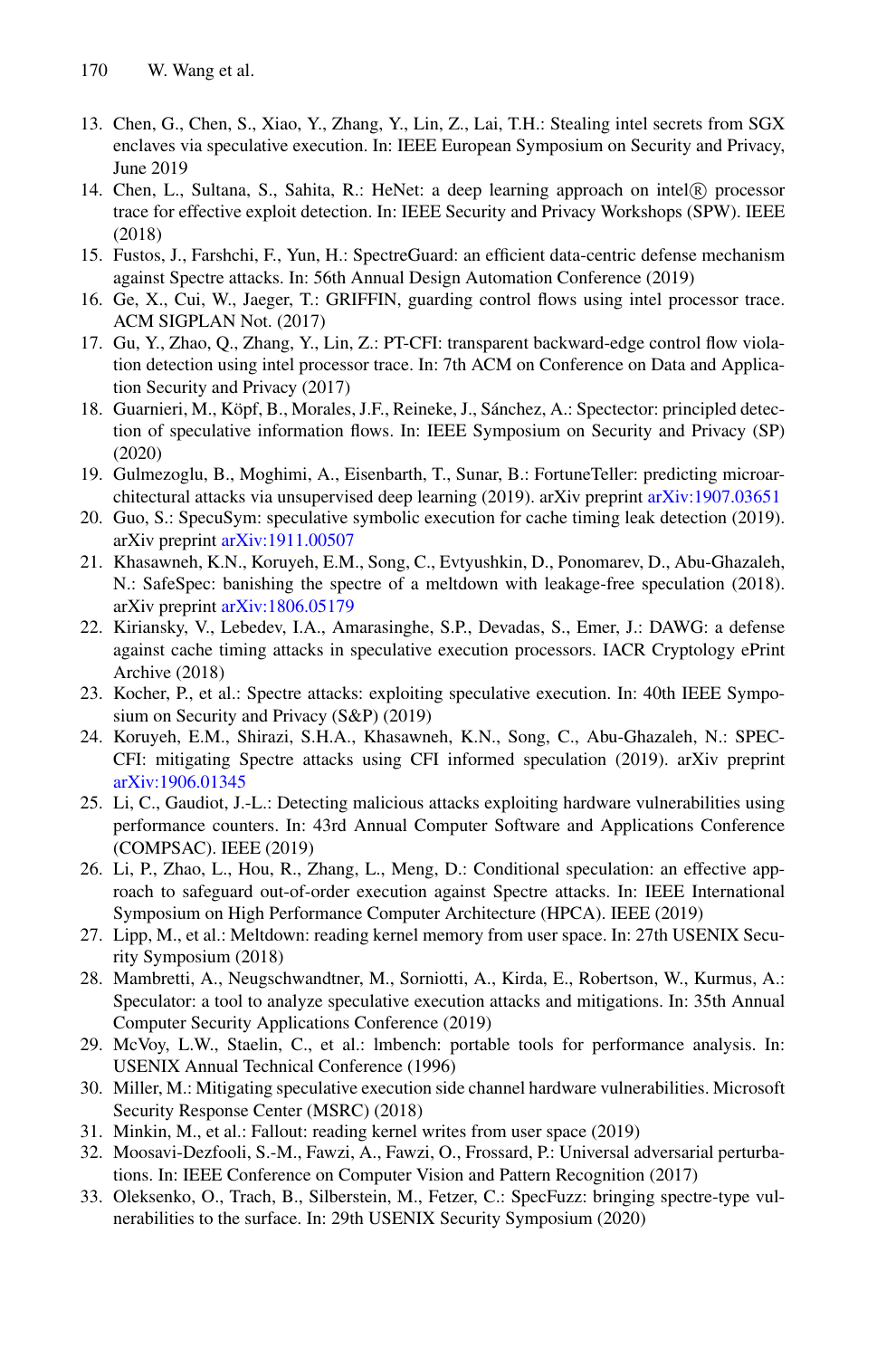- <span id="page-20-12"></span>34. Saileshwar, G., Qureshi, M.K.: CleanupSpec: an "undo" approach to safe speculation. In: 52nd Annual IEEE/ACM International Symposium on Microarchitecture (2019)
- <span id="page-20-13"></span>35. Sakalis, C., Kaxiras, S., Ros, A., Jimborean, A., Själander, M.: Efficient invisible speculative execution through selective delay and value prediction. In: 46th International Symposium on Computer Architecture. ACM (2019)
- <span id="page-20-10"></span>36. Schwarz, M., Lipp, M., Canella, C., Schilling, R., Kargl, F., Gruss, D.: ConTexT: a generic approach for mitigating Spectre. In: Network and Distributed System Security Symposium (NDSS) (2020)
- <span id="page-20-1"></span>37. Schwarz, M., et al.: ZombieLoad: cross-privilege-boundary data sampling (2019). [arXiv:1905.05726](http://arxiv.org/abs/1905.05726)
- <span id="page-20-14"></span>38. Taram, M., Venkat, A., Tullsen, D.: Context-sensitive fencing: securing speculative execution via microcode customization. In: 24th International Conference on Architectural Support for Programming Languages and Operating Systems. ACM (2019)
- <span id="page-20-7"></span>39. Thalheim, J., Bhatotia, P., Fetzer, C.: INSPECTOR: data provenance using intel processor trace (PT). In: 36th International Conference on Distributed Computing Systems (ICDCS). IEEE (2016)
- <span id="page-20-9"></span>40. Turner, P.: Retpoline: a software construct for preventing branch-target-injection (2018). <https://support.google.com/faqs/answer/7625886>
- <span id="page-20-0"></span>41. Van Bulck, J: Foreshadow: extracting the keys to the Intel SGX kingdom with transient outof-order execution. In: 27th USENIX Security Symposium (2018)
- <span id="page-20-3"></span>42. Van Bulck, J.: LVI: hijacking transient execution through microarchitectural load value injection. In: 41th IEEE Symposium on Security and Privacy (S&P) (2020)
- <span id="page-20-2"></span>43. van Schaik, S.: RIDL: rogue in-flight data load. In: IEEE Symposium on Security and Privacy (S&P) (2019)
- <span id="page-20-8"></span>44. Wang, H., Sayadi, H., Rafatirad, S., Sasan, A., Homayoun, H.: SCARF: detecting sidechannel attacks at real-time using low-level hardware features. In: 26th International Symposium on On-Line Testing and Robust System Design (IOLTS). IEEE (2020)
- <span id="page-20-5"></span>45. Wang, W., Zhang, Y., Lin, Z.: Time and order: towards automatically identifying sidechannel vulnerabilities in enclave binaries. In: 22nd International Symposium on Research in Attacks, Intrusions and Defenses (RAID) (2019)
- <span id="page-20-15"></span>46. Weisse, O., Neal, I., Loughlin, K., Wenisch, T.F., Kasikci, B.: Nda: preventing speculative execution attacks at their source. In: 52nd Annual IEEE/ACM International Symposium on Microarchitecture (2019)
- <span id="page-20-11"></span>47. Xiao, Y., Zhang, Y., Teodorescu, R.: Speechminer: a framework for investigating and measuring speculative execution vulnerabilities. In: Network and Distributed System Security Symposium (NDSS) (2020)
- <span id="page-20-16"></span>48. Yan, M., Choi, J., Skarlatos, D., Morrison, A., Fletcher, C.W., Torrellas, J.: InvisiSpec: making speculative execution invisible in the cache hierarchy. In: International Symposium on Microarchitecture (2018)
- 49. Yu, J., Hsiung, L., Hajj, M.E., Fletcher, C.W.: Data oblivious ISA extensions for side channel-resistant and high performance computing. In: Network and Distributed System Security Symposium (NDSS) (2019)
- <span id="page-20-17"></span>50. Yu, J., Yan, M., Khyzha, A., Morrison, A., Torrellas, J., Fletcher, C.W.: Speculative taint tracking (STT) a comprehensive protection for speculatively accessed data. In: 52nd Annual IEEE/ACM International Symposium on Microarchitecture (2019)
- <span id="page-20-4"></span>51. Zhang, T., Jung, C., Lee, D.: ProRace: practical data race detection for production use. ACM SIGOPS Oper. Syst. Rev. **51**(2), 149–162 (2017)
- <span id="page-20-6"></span>52. Zhang, Z., Cheng, Y., Zhang, Y., Nepal, S.: GhostKnight: breaching data integrity via speculative execution (2020). arXiv preprint [arXiv:2002.00524](http://arxiv.org/abs/2002.00524)